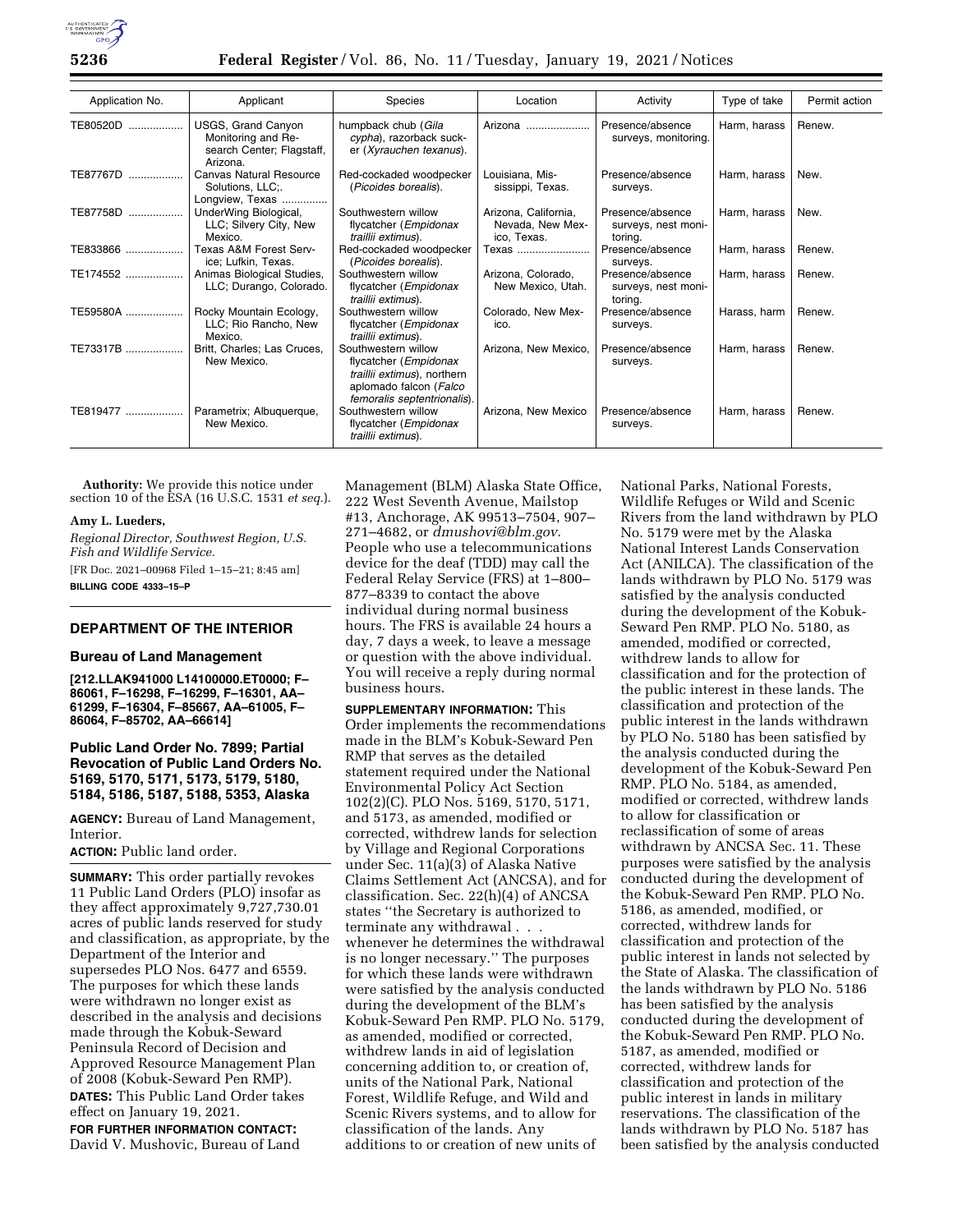during the development of the Kobuk-Seward Pen RMP. PLO No. 5188, as amended, modified, or corrected, withdrew the lands in former reservations for classification and protection of the public interest for the use and benefit of Alaska Natives pursuant to Section 17(d)(1) of the Alaska Native Claims Settlement Act. The purposes of PLO No. 5188 were satisfied by the analysis conducted during the development of the BLM's Kobuk-Seward Pen RMP. PLO No. 5353, as amended, modified, or corrected, withdrew lands under the authority of ANCSA Sec. 17(d)(1), pending determination of eligibility of certain Native communities under ANCSA Sec. 11(b)(3), and classification of lands not conveyed pursuant to ANCSA Sec. 14. In the Kobuk-Seward Peninsula area, the Native Village of Council, Alaska, was determined eligible February 11, 1974, as well as the analysis conducted during the development of the Kobuk-Seward Pen RMP; therefore, the purpose for which PLO No. 5353 was withdrawn has been satisfied. Some lands covered by the revocation of the above listed withdrawals have been top filed by the State of Alaska per the Alaska Statehood Act. Upon revocation of the above listed withdrawals, the top filings will convert to selections, subject to valid existing rights. Lands validly selected by or conveyed to the State of Alaska are not subject to ANILCA Sec. 810, as they no longer fit the definition of public lands. The Sec. 810 analysis for the approved Kobuk-Seward Pen RMP found no significant restriction on subsistence uses due to this action.

## **Order**

By virtue of the authority vested in the Secretary of the Interior by Section 204 of the Federal Land Policy and Management Act of 1976, 43 U.S.C. 1714, and Section 22(h)(4) of the Alaska Native Claims Settlement Act of 1971, 43 U.S.C. 1621(h)(4), it is ordered as follows:

1. Subject to valid existing rights, Public Land Orders No. 5169 (37 FR 4472 (1972)); 5170 (37 FR 5573 (1972)); 5171 (37 FR 5573 (1972)); 5173 (37 FR 5575 (1972)); 5179 (37 FR 5579 (1972)); 5180 (37 FR 5583 (1972)); 5184 (37 FR 5588 (1972)); 5186 (37 FR 5589 (1972)); 5187 (37 FR 5591 (1972)); 5188 (37 FR 5591 (1972)); and 5353 (38 FR 19825 (1973)) and any amendments, modifications or corrections to these Orders, if any, are hereby revoked insofar as they affect the following described Federal lands:

# **Kateel River Meridian, Alaska**  T. 21 N., R. 3 E.,

- Sec. 3, that portion outside the boundary of the Kobuk Valley National Park; Secs. 4 thru 9;
- Secs. 10 and 11, those portions outside the boundary of the Kobuk Valley National Park;
- Secs. 13 thru 24 and secs. 28 thru 33. T. 10 N., R. 4 E., unsurveyed,
- Secs. 1 thru 5;
- Sec. 6, excepting lot 2, U.S. Survey No. 12331;
- Sec. 7, excepting lots 1 and 2, U.S. Survey No. 12331;
- Sec. 8, excepting U.S. Survey No. 13970; Sec. 9, excepting U.S. Survey Nos. 12313 and 13970;
- Secs. 10 thru 15;
- Secs. 16 and 17, excepting U.S. Survey No. 13970;
- Secs. 18 and 19;
- Secs. 20 and 21, those portions outside the boundary of the Koyukuk National Wildlife Refuge;
- Secs. 22 thru 26;
- Secs. 27 thru 31 and sec. 34, those portions outside the boundary of the Koyukuk National Wildlife Refuge; Secs. 35 and 36.
- T. 11 N., R 4 E., unsurveyed,
- Secs. 19 thru 36.
- T. 19 N., R. 4 E.,
- Secs. 19 thru 36.
- T. 22 N., R. 4 E., unsurveyed, Sec. 1;
- Secs. 2 and 11, those portions outside the boundary of the Kobuk Valley National Park;
- Secs. 12 and 13;
- Secs. 14 and 23, those portions outside the boundary of the Kobuk Valley National Park;
- Secs. 24 and 25;
- Secs. 26, 27, and 33, those portions outside the boundary of the Kobuk Valley National Park;
- Secs. 34, 35, and 36.
- T. 10 N., R. 5 E., unsurveyed, Secs. 3 thru 10, secs. 15 thru 20, and sec. 30.
- T. 11 N., R. 5 E., unsurveyed, Secs. 1 thru 8; Sec. 9, excepting U.S. Survey No. 12315;
- Secs. 10 thru 15; Sec. 16, excepting U.S. Survey No. 12315;
- Secs. 17 thru 36.
- T. 12 N., R. 5 E., unsurveyed,
- Secs. 25 thru 36. T. 13 N., R. 5 E., unsurveyed, Secs. 1 thru 12.
- Tps. 14 thru 17 N., R. 5 E., unsurveyed.
- T. 18 N., R. 5 E.,
- Secs. 4 thru 9 and secs. 16 thru 21;
- Sec. 22, lot 1;
- Sec. 23, lot 1; Secs. 24 thru 36.
- T. 22 N., R. 5 E.,
- Secs. 4 thru 9, secs. 16 thru 21, sec. 26, secs. 28 thru 33, and sec. 35.
- T. 13 N., R. 6 E., unsurveyed, Secs. 1 thru 12.
- Tps. 14, 15, and 16 N., R. 6 E., unsurveyed.
- T. 17 N., R. 6 E.,
- Secs. 1 thru 23;
- Sec. 24, lots 1 and 2;
- Sec. 25, lots 1 and 2;
- Secs. 26 thru 32.
- T. 19 N., R. 6 E.,
- Secs. 1 thru 26 and secs. 35 and 36. T. 20 N., R. 6 E.,
- Secs. 13 thru 16 and secs. 19 thru 36. T. 21 N., R. 6 E.,
- Secs. 10 thru 15, secs. 22 thru 27, and secs.
- 34, 35, and 36.
- T. 13 N., R. 7 E., unsurveyed,
- Secs. 1 thru 12.
- T. 14 N., R. 7 E., unsurveyed.
- T. 15 N., R. 7 E.,
- Sec. 1; Secs. 2 thru 36, unsurveyed.
- T. 16 N., R. 7 E.,
- Secs. 14, 15, and 16, secs. 19 thru 23, and secs. 25 thru 36.
- T. 20 N., R. 7 E.,
- Secs. 1, 2, and 3 and secs. 10 thru 32; Sec. 33, lot 1;
- Secs. 34, 35, and 36.
- T. 13 N., R. 8 E., unsurveyed,
- Secs. 1 thru 12.
- T. 14 N., R. 8 E., unsurveyed.
- T. 15 N., R. 8 E.,
	- Secs. 1 thru 4, unsurveyed;
- Secs. 5 and 6;
- Secs. 7 thru 36, unsurveyed.
- T. 16 N., R. 8 E.,
- Secs. 1 thru 5, secs. 7 thru 17, and secs. 20 thru 36.
- T. 20 N., R. 8 E.,
- Secs. 1 thru 22 and secs. 29, 30, and 31.
- T. 24 N., R. 8 E., unsurveyed, Secs. 1, 2, and 3, secs. 10 thru 15, secs. 22 thru 27, and secs. 34, 35, and 36.
- T. 11 N., R. 9 E., unsurveyed.
- T. 12 N., R. 9 E., unsurveyed,
- Secs. 25 thru 36.
- Tps. 14 and 15 N., R. 9 E., unsurveyed.
- T. 16 N., R. 9 E.,
- Secs. 1 thru 4, unsurveyed; Sec. 7;
- Secs. 10 thru 15, unsurveyed;
- Secs. 17 thru 20;
- Secs. 22 thru 27 and secs. 30 thru 36,
- unsurveyed.
- T. 20 N., R. 9 E.,
- Sec. 1, secs. 3 thru 9, sec. 12, and secs. 15 thru 18.
- T. 11 N., R. 10 E., unsurveyed,
- Secs. 13, 14, and 15; Sec. 16, excepting U.S. Survey No. 10040;
- Secs. 17 thru 36.
- T. 13 N., R. 10 E., unsurveyed,

Secs. 1 and 2, unsurveyed;

Secs. 7 thru 36, unsurveyed.

T. 13 N., R. 12 E., unsurveyed.

Secs. 1 thru 4 and secs. 9 thru 14;

Tps. 12 and 13 N., R. 13 E., unsurveyed. T. 11 N., R. 14 E., unsurveyed, Secs. 1 thru 27 and sec. 36. T. 12 N., R. 14 E., unsurveyed,

Sec. 16, secs. 23 thru 26, and secs. 35 and

- Secs. 1, 2, and 3.
- Tps. 14, 15, and 16 N., R. 10 E., unsurveyed. T. 17 N., R. 10 E.,
- 
- Secs. 21 thru 36.
- T. 13 N., R. 11 E., unsurveyed, Secs. 1 thru 6, secs. 9 thru 16, secs. 21 thru 27, and secs. 34, 35, and 36.
- Tps. 14 and 15 N., R. 11 E., unsurveyed.
- T. 16 N., R. 11 E.,

Secs. 3 thru 6;

T. 19 N., R. 11 E.,

Sec. 15, lot 4;

36.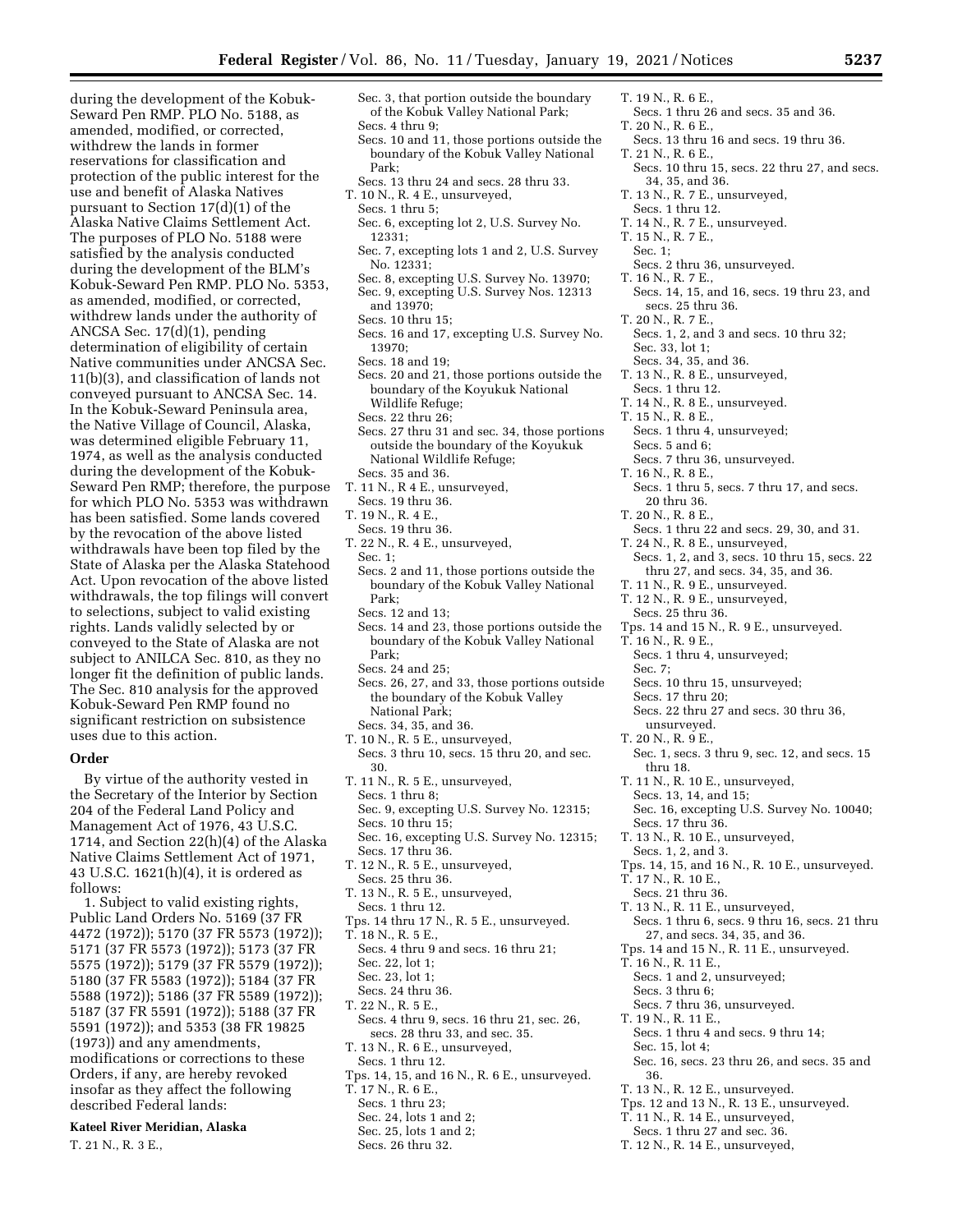- Secs. 1 thru 7; Sec. 8, excepting U.S. Survey No. 6337;
- Secs. 9 thru 36.
- T. 13 N., R. 14 E., unsurveyed. Tps. 11, 12, and 13 N., R. 15 E., unsurveyed.
- T. 7 N., R. 2 W., unsurveyed,
- Secs. 25 thru 36.
- T. 7 N., R. 3 W., unsurveyed,
- Secs. 25 thru 36.
- Tps. 1, 7 and 8 N., R. 4 W., unsurveyed.
- Tps. 1 thru 8 N., R. 5 W., unsurveyed.
- T. 9 N., R. 5 W., unsurveyed,
	- Sec. 1;
- Sec. 2, excepting U.S. Survey No. 12311; Secs. 3 thru 11;
- Sec. 12, excepting U.S. Survey No. 12312; Secs. 13 thru 36.
- Tps. 1 and 2 N., R. 6 W., unsurveyed.
- T. 3 N., R. 6 W., unsurveyed,
- Sec. 1, excepting lot 2, U.S. Survey No. 11327;
- Secs. 2 thru 10;
- Sec. 11, excepting lots 1 and 3, U.S. Survey No. 11327;
- Sec. 12, excepting lot 1, U.S. Survey No. 11327;
- Secs. 13 thru 36.
- T. 4 N., R. 6 W., unsurveyed,
	- Secs. 1 thru 17;
	- Sec. 18, excepting lot 2, U.S. Survey No. 11329;
- Sec. 19, excepting lots 1 and 2, U.S. Survey No. 11329;
- Secs. 20 thru 32;
- Sec. 33, excepting U.S. Survey No. 11328; Secs. 34, 35, and 36.
- Tps. 5 thru 9 N., R. 6 W., unsurveyed.
- T. 19 N., R. 6 W.
- Secs. 13 thru 20 and secs. 29 and 30.
- Tps. 1 thru 9 N., R. 7 W., unsurveyed.
- T. 19 N., R. 7 W.,
- Secs. 13 thru 28;
- Secs. 29, 30, and 31, excepting U.S. Survey No. 13879;
- Secs. 32 thru 36. T. 20 N., R. 7 W.,
- Secs. 22, 23, and 24.
- T. 23 N., R. 7 W., unsurveyed,
- Secs. 4 and 5, those portions outside the boundary of the Kobuk Valley National Park;
- Secs. 6 and 7;
- Secs. 8 and 17, those portions outside the boundary of the Kobuk Valley National Park;
- Sec. 18;
- Secs. 20, 21, 27, and 28, those portions outside the boundary of the Kobuk Valley National Park; Secs. 29, 31, 32, and 33;
- Sec. 34, that portion outside the boundary of the Kobuk Valley National Park.
- T. 24 N., R. 7 W., unsurveyed,
- Secs. 2 and 3, those portions outside the boundary of the Kobuk Valley National Park;
- Secs. 4 thru 8;
- Secs. 9, 10, 11, 16, and 17, those portions outside the boundary of the Kobuk Valley National Park;
- Secs. 18 and 19;
- Secs. 20, 28, and 29, those portions outside the boundary of the Kobuk Valley National Park;
- Secs. 30, 31, and 32;
- Sec. 33, that portion outside the boundary of the Kobuk Valley National Park.
- T. 25 N., R. 7 W., unsurveyed,
- Sec. 7, that portion outside the boundary of the Noatak National Preserve and Wilderness;
- Sec. 8, that portion outside the boundaries of the Noatak National Preserve and Wilderness and the Kobuk Valley National Park;
- Secs. 16 and 17, those portions outside the boundary of the Kobuk Valley National Park;
- Sec. 18, that portion outside the boundary of the Noatak National Preserve and Wilderness;
- Secs. 19 and 20;
- Secs. 21, 22, 27, and 28, those portions outside the boundary of the Kobuk Valley National Park;
- Secs. 29 thru 33;
- Secs. 34 and 35, those portions outside the boundary of the Kobuk Valley National Park.
- Tps. 1 thru 4 N., R. 8 W., unsurveyed.
- T. 5 N., R. 8 W., unsurveyed,
- Secs. 1 thru 22;
- Secs. 23 and 24, excepting U.S. Survey No. 11330;
- Secs. 25 thru 36.
- Tps. 6 thru 10 N., R. 8 W., unsurveyed.
- T. 11 N., R. 8 W., unsurveyed,
- Sec. 8;
- Sec. 9, excepting lot 2, U.S. Survey No. 14141 and U.S. Survey No. 11994; Sec. 10, excepting lot 1, U.S. Survey No. 14141 and U.S. Survey No. 11994;
- Secs. 11 thru 36; lots 1 and 2, U.S. Survey No. 14141.
- T. 23 N. R. 8 W., unsurveyed, Secs. 1 thru 23 and secs. 26 thru 35.
- T. 24 N., R. 8 W., unsurveyed.
- T. 25 N., R. 8 W., unsurveyed,
- Secs. 2 and 3, those portions outside the boundary of the Noatak National Preserve and Wilderness; Secs. 4 thru 10;
- Secs. 11, 13, and 14, those portions outside the boundary of the Noatak National Preserve and Wilderness;
- Secs. 15 thru 36.
- T. 26 N., R. 8 W., unsurveyed, Secs. 16, 17, and 18, those portions outside the boundary of the Noatak National Preserve and Wilderness;
- Secs. 19 and 20;
- Secs. 21, 22, 26, and 27, those portions outside the boundary of the Noatak National Preserve and Wilderness; Secs. 28 thru 33;
- Sec. 34, that portion outside the boundary of the Noatak National Preserve and Wilderness.
- Tps. 1 and 2 N., R. 9 W., unsurveyed.
- T. 3 N., R. 9 W., unsurveyed,
- Secs. 1 thru 5;
- Sec. 6, excepting lots 1 and 2, U.S. Survey No. 11332;
- Sec. 7, excepting lots 1 thru 5, U.S. Survey No. 11332;
- Sec. 8, excepting lot 6, U.S. Survey No. 11332;
- Secs. 9 thru 16;
- Sec. 17, excepting lots 6, 7, and 8, U.S. Survey No. 11332;
- Secs. 18 thru 36.
- T. 4 N., R. 9 W., unsurveyed.
- T. 5 N., R. 9 W., unsurveyed,
- Secs. 1 thru 18; Sec. 19, excepting lots 1 and 2, U.S. Survey No. 11335;
- Sec. 20, excepting lots 1 and 6, U.S. Survey No. 11335;
- Secs. 21 thru 28;
- Sec. 29, excepting U.S. Survey No. 2018 and lots 1 thru 5 and lots 8 and 9, U.S. Survey No. 11335;
- Sec. 30, excepting lots 1, 2, and 4, U.S. Survey No. 11335;
- Secs. 31 thru 36; lot 9, U.S. Survey No. 11335.

Sec. 5, excepting U.S. Survey No. 12015;

Sec. 19, excepting U.S. Survey No. 13978;

Secs. 3 and 4, secs. 9 thru 17, and secs. 20

Secs. 13, 14, 22, and 23, those portions outside the boundary of the Noatak National Preserve and Wilderness;

Secs. 27, 34, and 35, those portions outside the boundary of the Noatak National

Tps. 6, 7, 8, and 10 N., R. 10 W., unsurveyed.

Secs. 6, 7, and 8 and secs. 13 thru 36.

Secs. 7 and 8 and secs. 13 thru 36. T. 21 N., R. 10 W., unsurveyed,

Secs. 1, 5, 6, and 7, secs. 11 thru 15, secs. 21 thru 28, and secs. 32 thru 36. T. 22 N., R. 10 W., unsurveyed,

Secs. 2 thru 11, secs. 14 thru 22, and secs.

Secs. 2 and 12, those portions outside the boundary of the Noatak National Preserve and Wilderness. T. 26 N., R. 10 W., unsurveyed,

Secs. 19, 20, and 21 and secs. 27 thru 30, those portions outside the boundary of

Tps. 6 thru 9 N., R. 9 W., unsurveyed.

Secs. 4 thru 9 and secs. 16 thru 20.

T. 10 N., R. 9 W., unsurveyed, Secs. 1 thru 4;

T. 11 N., R. 9 W., unsurveyed, Sec. 13 and secs. 19 thru 36.

Secs. 6 thru 36.

T. 18 N., R. 9 W.,

T. 19 N., R. 9 W., Sec. 1, lots 1, 3, and 4; Secs. 2 thru 36. T. 20 N., R. 9 W., Secs. 1, 2, and 3. T. 21 N., R. 9 W., unsurveyed,

Secs. 1 thru 18;

Secs. 20 thru 36. T. 22 N., R. 9 W., unsurveyed,

T. 23 N., R. 9 W., unsurveyed, Secs. 33 and 34. T. 26 N., R. 9 W., unsurveyed,

Secs. 24, 25, and 26;

Preserve and Wilderness;

T. 11 N., R. 10 W., unsurveyed,

thru 36.

Sec. 36.

T. 18 N., R. 10 W., Secs. 1 thru 24; Sec. 25, lot 1; Sec. 26; Sec. 27, lot 1; Sec. 28, lot 1; Sec. 29, lot 1; Sec. 30; Sec. 31, lot 1; Sec. 32, lot 2; Sec. 34, lot 1; Sec. 35, lot 2. T. 19 N., R. 10 W.,

28 thru 32.

Secs. 31 thru 36.

T. 23 N., R. 10 W., unsurveyed,

T. 25 N., R. 10 W., unsurveyed,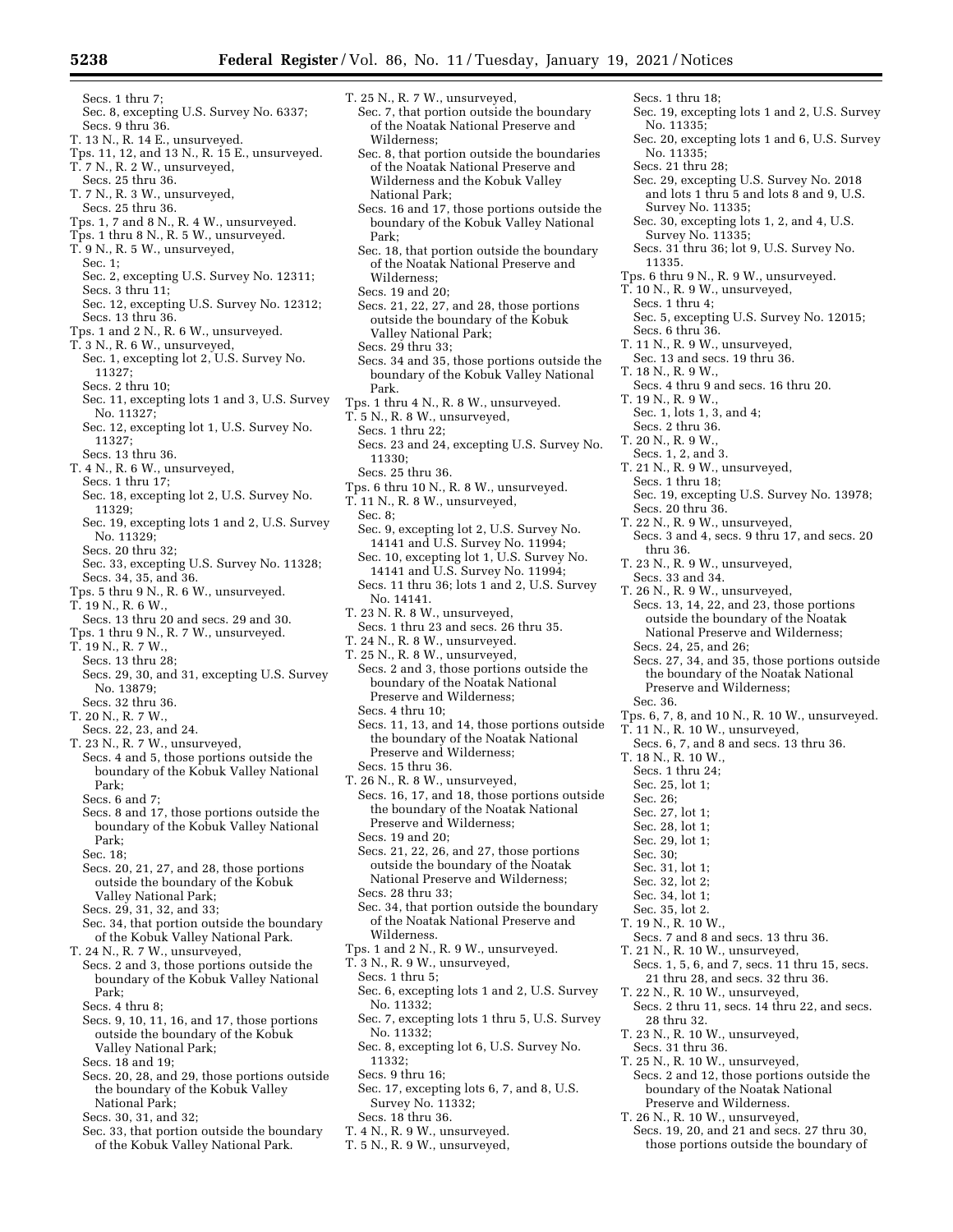Sec. 23, excepting lot 6, U.S. Survey No.

Secs. 1 thru 6 and secs. 9 thru 14. T. 12 N., R. 12 W., unsurveyed. T. 13 N., R. 12 W., unsurveyed,

Secs. 26, 27, 33, 34, and 35.

the Noatak National Preserve and Wilderness;

- Secs. 31, 32, and 33;
- Sec. 34, that portion outside the boundary of the Noatak National Preserve and Wilderness.
- T. 5 N., R. 11 W.,
- Sec. 1, secs. 5 thru 9, sec. 12, secs. 16 thru 21, sec. 25, and secs. 27 thru 36. T. 6 N., R. 11 W.,
- Sec. 1, secs. 9 thru 15, secs. 22 thru 27, and secs. 35 and 36.
- T. 7 N., R. 11 W., Secs. 1 thru 25 and sec. 36.
- T. 8 N., R. 11 W.,
- Secs. 1 thru 4, secs. 8 thru 17, and secs. 19 thru 36.
- T. 10 N., R. 11 W., unsurveyed, Secs. 1, 2, and 3, secs. 9 thru 15, secs. 23
- thru 26, and secs. 35 and 36. T. 11 N., R. 11 W., unsurveyed,
- Secs. 1 thru 29 and secs. 33 thru 36. T. 12 N., R. 11 W., unsurveyed, Secs. 6, 7, and 8 and secs. 16 thru 21;
- Sec. 26, excepting U.S. Survey No. 12326; Secs. 27 thru 36. T. 18 N., R. 11 W.,
- Secs. 1 thru 24.
- T. 19 N., R. 11 W.
- T. 20 N., R. 11 W., unsurveyed,
- Secs. 4, 12, and 19 and secs. 29 thru 34. T. 21 N., R. 11 W., unsurveyed, Sec. 1;
- Secs. 2 and 3, excepting U.S. Survey No. 9139;

Secs. 9 thru 16;

- Sec. 17, E<sup>1</sup>/<sub>2</sub> and those lands west of the easterly bank of the Squirrel River, excepting U.S. Survey No. 6711;
- Secs. 18 and 19, those lands west of the easterly bank of the Squirrel River, excepting U.S. Survey No. 6711; Secs. 21 thru 24 and secs. 26, 27, 28, and
- 34.
- T. 22 N., R. 11 W., unsurveyed,
- Sec. 1 and secs. 3 thru 9;
- Sec. 10, NW1⁄4;
- Sec. 11, E<sup>1</sup>/<sub>2</sub>:
- Secs. 12, 13, and 14, secs. 17 thru 27, secs. 29 thru 32, and secs. 34, 35, and 36. T. 23 N., R. 11 W., unsurveyed,
- Secs. 3 thru 10, secs. 15 thru 22, and secs. 27 thru 34.
- T. 24 N., R. 11 W., unsurveyed, Secs. 1 thru 11;
- Secs. 12 and 13, excepting U.S. Survey No. 13860;
- Secs. 14 thru 24 and secs. 27 thru 34.
- T. 25 N., R. 11 W., unsurveyed.
- T. 26 N., R. 11 W., unsurveyed,
- Secs. 17 and 18, those portions outside the boundary of the Noatak National Preserve and Wilderness; Sec. 19;
- Secs. 20 thru 24, those portions outside the boundary of the Noatak National
- Preserve and Wilderness;
- Secs. 25 thru 29;
- Secs. 30 and 31, those portions outside the boundary of the Noatak National Preserve and Wilderness; Secs. 32 thru 36.
- 
- T. 5 N., R. 12 W.
- T. 9 N., R. 12 W.,
- Secs. 15 thru 22 and secs. 27 thru 34.
- T. 11 N., R. 12 W., unsurveyed,
- Tps. 18 and 19 N., R. 12 W. T. 20 N., R. 12 W., unsurveyed, Secs. 6 thru 9 and secs. 14 thru 36. T. 21 N., R. 12 W., unsurveyed, Secs. 4 thru 11; Sec. 12, those lands right of the left bank of the Squirrel River; Secs. 13 thru 27, secs. 29 thru 32, and sec. 36.
- T. 22 N., R. 12 W., unsurveyed, Secs. 1 and 2, secs. 4 thru 8, secs. 11 thru 14, secs. 17 thru 20, and secs. 23 thru 26; Sec. 29, those lands right of the left bank of the Squirrel River;
	- Sec. 30, those lands within the left and right banks of the Squirrel River;
	- Sec. 31;

6249;

- Sec. 32, those lands right of the left bank of the Squirrel River;
- Sec. 33, those lands within the left and right banks of the Squirrel River; Secs. 35 and 36.
- Tps. 23 and 24 N., R. 12 W., unsurveyed.
- T. 25 N., R. 12 W., unsurveyed, Secs. 1, 2, 3, 9, and 10, those portions outside the boundary of the Noatak National Preserve;
	- Sec. 11;
	- Sec. 12, that portion outside the boundary of the Noatak National Preserve;
	- Secs. 13, 14, and 15;
	- Secs. 16, 17, 19, and 20, those portions outside the boundary of the Noatak National Preserve;
	- Secs. 21 thru 29;
	- Sec. 30, that portion outside the boundary of the Noatak National Preserve; Secs. 31 thru 36.
- T. 26 N., R. 12 W., unsurveyed,
- Sec. 13, that portion outside the boundary of the Noatak National Preserve and Wilderness;
- Secs. 24, 25, and 36, those portions outside the boundary of the Noatak National Preserve.
- T. 5 N., R. 13 W.
- T. 6 N., R. 13 W.,
- Secs. 3 thru 10 and secs. 14 thru 36.
- T. 7 N., R. 13 W.,
- Secs. 1 thru 23 and secs. 27 thru 34. T. 8 N., R. 13 W.
- 
- T. 9 N., R. 13 W., unsurveyed. T. 10 N., R. 13 W., unsurveyed,
- Secs. 26 thru 29 and secs. 31 thru 35.
- T. 12 N., R. 13 W., unsurveyed,
- Sec. 11, excepting lots 1 and 5, U.S. Survey No. 12324; Sec. 12, excepting lot 5, U.S. Survey No.
- 12324;
- Secs. 13 thru 16, secs. 19 thru 30, and secs. 33 thru 36.
- T. 19 N., R. 13 W.,
- Secs. 1 thru 30 and secs. 32 thru 36.
- T. 20 N., R. 13 W., unsurveyed, Secs. 1, 2, and 3;
	- Secs. 4 and 5, excepting U.S. Survey No. 8795;
	- Secs. 6 and 7;
	- Secs. 8 and 9, excepting U.S. Survey No. 8794;

T. 24 N., R. 13 W., unsurveyed, Sec. 1; Secs. 2, 3, 8, 9, and 10, those portions outside the boundary of the Noatak National Preserve; Secs. 11 thru 16; Secs. 17 and 18, those portions outside the

Secs. 16 and 17, excepting U.S. Survey No.

Sec. 1, secs. 4 thru 9, and secs. 12 thru 36.

Secs. 22 and 27 and secs. 31 thru 36. T. 23 N., R. 13 W., unsurveyed.

- boundary of the Noatak National Preserve;
- Secs. 19 thru 36. T. 25 N., R. 13 W., unsurveyed,

Secs. 10 thru 15;

Secs. 1 thru 18; Sec. 20, N1⁄2;

T. 21 N., R. 13 W., unsurveyed,

T. 22 N., R. 13 W., unsurveyed,

8794; Secs. 18 thru 36.

- Secs. 25 and 36, those portions outside the boundary of the Noatak National Preserve.
- Tps. 5, 6, and 7 N., R. 14 W.
- T. 8 N., R. 14 W.,
	- Secs. 1 thru 4, secs. 9 thru 16, secs. 21 thru 28, and secs. 32 thru 36.
	- T. 9 N., R. 14 W., unsurveyed, Secs. 12 and 13, secs. 23 thru 26, and secs.
	- 35 and 36.
	- T. 12 N., R. 14 W., unsurveyed,
	- Secs. 5 thru 8 and secs. 15 thru 30.
	- T. 13 N., R. 14 W., unsurveyed,
		- Sec. 31.
	- T. 19 N., R. 14 W.,
		- Secs. 1 thru 5, unsurveyed; Sec. 6, unsurveyed, excepting U.S. Survey No. 10933;
	- Secs. 7 and 8;
	- Sec. 9, unsurveyed, excepting lot 2, U.S.
	- Survey No. 10927;

Survey No. 10891. T. 20 N., R. 14 W., unsurveyed. T. 21 N., R. 14 W., unsurveyed,

T. 22 N., R. 14 W., unsurveyed,

T. 23 N., R. 14 W., unsurveyed,

T. 24 N., R. 14 W., unsurveyed,

Noatak National Preserve;

National Preserve; Secs. 24 and 25;

Secs. 1 thru 29;

Preserve; Secs. 32 thru 36.

thru 36.

Secs. 1 thru 4;

Preserve; Secs. 10 thru 17;

Secs. 19 thru 36.

- Secs. 10 thru 14, unsurveyed;
- Sec. 15, unsurveyed, excepting lots 1 and 2, U.S. Survey No. 10927; Sec. 16;

Sec. 24, unsurveyed, excepting lot 1, U.S.

Secs. 30 and 31, those portions outside the boundary of the Noatak National

Secs. 1 thru 9, secs. 11 thru 14, secs. 16 thru 20, secs. 23 and 26, and secs. 29

Secs. 5, 7, 8, and 9, those portions outside the boundary of the Noatak National

Sec. 18, that portion outside the boundary of the Noatak National Preserve;

Secs. 13, 14, 21, 22, and 23, those portions outside the boundary of the Noatak

Secs. 26 thru 29 and secs. 31 and 32, those portions outside the boundary of the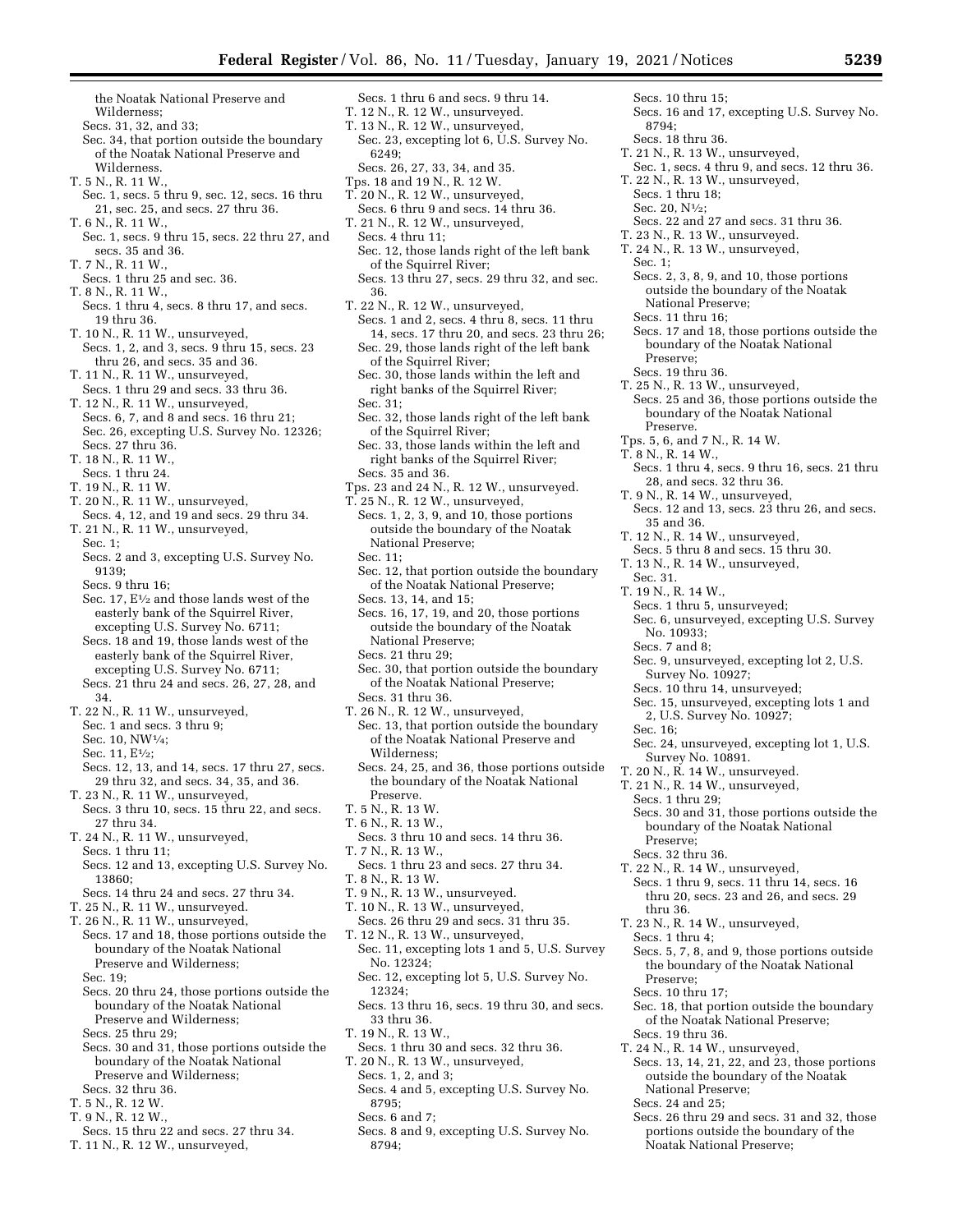Sec. 13;

Secs. 33 thru 36. T. 11 N., R. 15 W., unsurveyed, Secs. 2 and 3. T. 12 N., R. 15 W., unsurveyed, Secs. 1 and 2; Sec. 3, excepting lot 1, U.S. Survey No. 11667; Sec. 10, excepting lots 1 and 2, U.S. Survey No. 11667; Secs. 11 thru 15; Sec. 22, excepting lot 1, U.S. Survey No. 12330; Secs. 23 thru 27; Secs. 34, 35, and 36. T. 13 N., R. 15 W., unsurveyed, Secs. 26 and 36. T. 19 N., R. 15 W., Secs. 1, 2, and 3. T. 20 N., R. 15 W., unsurveyed, Secs. 1, 2, 9, 10, and 11, those portions outside the boundary of the Noatak National Preserve; Secs. 12 thru 15; Secs. 16 and 17, those portions outside the boundary of the Noatak National Preserve; Secs. 20 thru 29 and secs. 31 thru 36. T. 21 N., R. 15 W., unsurveyed, Secs. 1 thru 4; Secs. 5, 8, and 9, those portions outside the boundary of the Noatak National Preserve; Secs. 10 thru 14; Secs. 15, 16, 17, 22, and 23, those portions outside the boundary of the Noatak National Preserve; Sec. 24; Secs. 25 and 26, those portions outside the boundary of the Noatak National Preserve. T. 22 N., R. 15 W., unsurveyed, Secs. 1 thru 18; Secs. 19 and 20, those portions outside the boundary of the Noatak National Preserve; Secs. 21 thru 27; Secs. 28, 29, 32, and 33, those portions outside the boundary of the Noatak National Preserve; Secs. 34, 35, and 36. T. 23 N., R. 15 W., unsurveyed, Secs. 6 thru 12, those portions outside the boundary of the Noatak National Preserve<sup>:</sup> Secs. 13 thru 36. T. 15 N., R. 16 W., Secs. 2 thru 6 and secs. 8, 9, 10, 15, 16, 22, and 27. T. 16 N., R. 16 W. Secs. 29, 31, and 32. T. 19 N., R. 16 W., Sec. 9, excepting Interim Conveyance Nos. 2150 and 2151; Sec. 27, lots 1 and 2. T. 22 N., R. 16 W., unsurveyed, Secs. 1 and 2; Secs. 3, 4, and 5, and secs. 8 thru 11, those portions outside the boundary of the Noatak National Preserve;

- Sec. 12;
- Secs. 13, 14, and 24, those portions outside the boundary of the Noatak National Preserve.

T. 23 N., R. 16 W., unsurveyed,

Secs. 1, 11, and 12, those portions outside the boundary of the Noatak National Preserve;

Secs. 14 and 23, those portions outside the boundary of the Noatak National Preserve; Secs. 24 and 25; Secs. 26, 27, 33, and 34, those portions outside the boundary of the Noatak National Preserve; Secs. 35 and 36. T. 15 N., R. 17 W., Secs. 1, 4, and 5. T. 20 N., R. 17 W., Secs. 16, 17, 19, 20, and 23 and secs. 29 thru 32. T. 26 N., R. 17 W., Secs. 5, 6, and 7. T. 27 N., R. 17 W., Secs. 32 and 33. T. 17 N., R. 18 W., Sec. 14, NW1⁄4, excepting Patent No. 50– 97–0162; tract 37. T. 18 N., R. 18 W., Sec. 25, lot 6. T. 20 N., R. 18 W., Secs. 5 thru 8 and secs. 16 thru 30. T. 21 N., R. 18 W., Secs. 7 thru 11, secs. 13 thru 24, and secs. 26 thru 34. T. 22 N., R. 18 W., Secs. 6 and 7, secs. 17 thru 21, and secs. 28, 29, and 30. T. 23 N., R. 18 W., Secs. 1, 2, and 3, secs. 10 thru 15, secs. 22, 23, 24, and 27, and secs. 31 thru 34. T. 24 N., R. 18 W., Secs. 25, 26, 34, 35, and 36. T. 25 N., R. 18 W., Sec. 5, lot 1; Secs. 8 and 17; Sec. 19, lots 1 thru 4; Secs. 30 and 31. T. 26 N., R. 18 W., Secs. 12 thru 15 and sec. 21. T. 27 N., R. 18 W., Sec. 33. T. 32 N., R. 18 W., tract A. T. 33 N., R. 18 W., tract A. T. 6 N., R. 19 W., Sec. 19 and secs. 29 thru 32. T. 20 N., R. 19 W., unsurveyed, Sec. 1, that portion outside the boundary of the Cape Krusenstern National Monument. T. 21 N., R. 19 W., Secs. 1 thru 17; Secs. 18, 21, and 22, those portions outside the boundary of the Cape Krusenstern National Monument; Secs. 23, 24, and 25; Secs. 26, 27, and 36, those portions outside the boundary of the Cape Krusenstern National Monument. T. 22 N., R. 19 W., Secs. 1 thru 29 and secs. 31 thru 36. T. 25 N., R. 19 W., lot 3, U.S. Survey No. 3778. T. 33 N., R. 19 W., tract C. T. 21 N., R. 20 W., unsurveyed, Secs. 1, 2, and 3; Secs. 4, 9, 10, and 11, those portions outside the boundary of the Cape Krusenstern National Monument; Sec. 12; Secs. 13 and 14, those portions outside the

- boundary of the Cape Krusenstern National Monument.
- T. 22 N., R. 20 W., Secs. 1 thru 4, secs. 10 thru 14, secs. 18, 19, 20, and 24, and secs. 28 thru 35. T. 24 N., R. 20 W., Secs. 7, 21, and 28. T. 25 N., R. 20 W., Sec. 1, secs. 5 thru 8, secs. 17 thru 20, secs. 29 thru 32, and sec. 35. T. 26 N., R. 20 W., Secs. 3, 4, and 5; Secs. 6 and 7, those portions outside the boundary of the Cape Krusenstern National Monument; Secs. 8 thru 17; Secs. 18 and 19, those portions outside the boundary of the Cape Krusenstern National Monument; Secs. 20 thru 36. T. 27 N., R. 20 W., unsurveyed, Secs. 1, 2, and 3; Secs. 4 thru 7, those portions outside the boundary of the Cape Krusenstern National Monument; Secs. 8, 9, 10, 15, 16, and 17; Secs. 18 and 19, those portions outside the boundary of the Cape Krusenstern National Monument; Secs. 20, 21, and 22; Secs. 23, 24, and 25, excepting lot 1, U.S. Survey No. 6734; Sec. 26, excepting lots 1 and 2, U.S. Survey No. 6734; Sec. 27; Sec. 28, excepting U.S. Survey No. 6733; Secs. 29 thru 32; Sec. 33, excepting U.S. Survey No. 6733; Sec. 34; Sec. 35, excepting lot 2, U.S. Survey No. 6734; Sec. 36. T. 33 N., R. 20 W., that portion of tract A, within secs. 13 thru 36. T. 24 N., R. 21 W., unsurveyed, Secs. 1 thru 3; Secs. 4, 9, and 10, those portions outside the boundary of the Cape Krusenstern National Monument; Secs. 11 thru 14; Secs. 15, 22, and 23, those portions outside the boundary of the Cape Krusenstern National Monument; Sec. 24; Sec. 26, those portions outside the boundary of the Cape Krusenstern National Monument, excepting U.S. Survey No. 13923. T. 25 N., R. 21 W., unsurveyed, Secs. 1, 12, 13, 24, 25, 26, and 35, those portions outside the boundary of the Cape Krusenstern National Monument; Sec. 36. T. 26 N., R. 21 W., unsurveyed, Secs. 1, 24, 25, and 36, those portions outside the boundary of the Cape Krusenstern National Monument. T. 27 N., R. 21 W., unsurveyed, Secs. 4, 5, 6, 13, 24, 25, and 36, those portions outside the boundary of the Cape Krusenstern National Monument. T. 28 N., R. 21 W., unsurveyed, Secs. 35 and 36, those portions outside the boundary of the Cape Krusenstern National Monument.
- T. 30 N., R. 21 W., unsurveyed,
- Secs. 27 and 34.
- T. 33 N., R. 21 W.,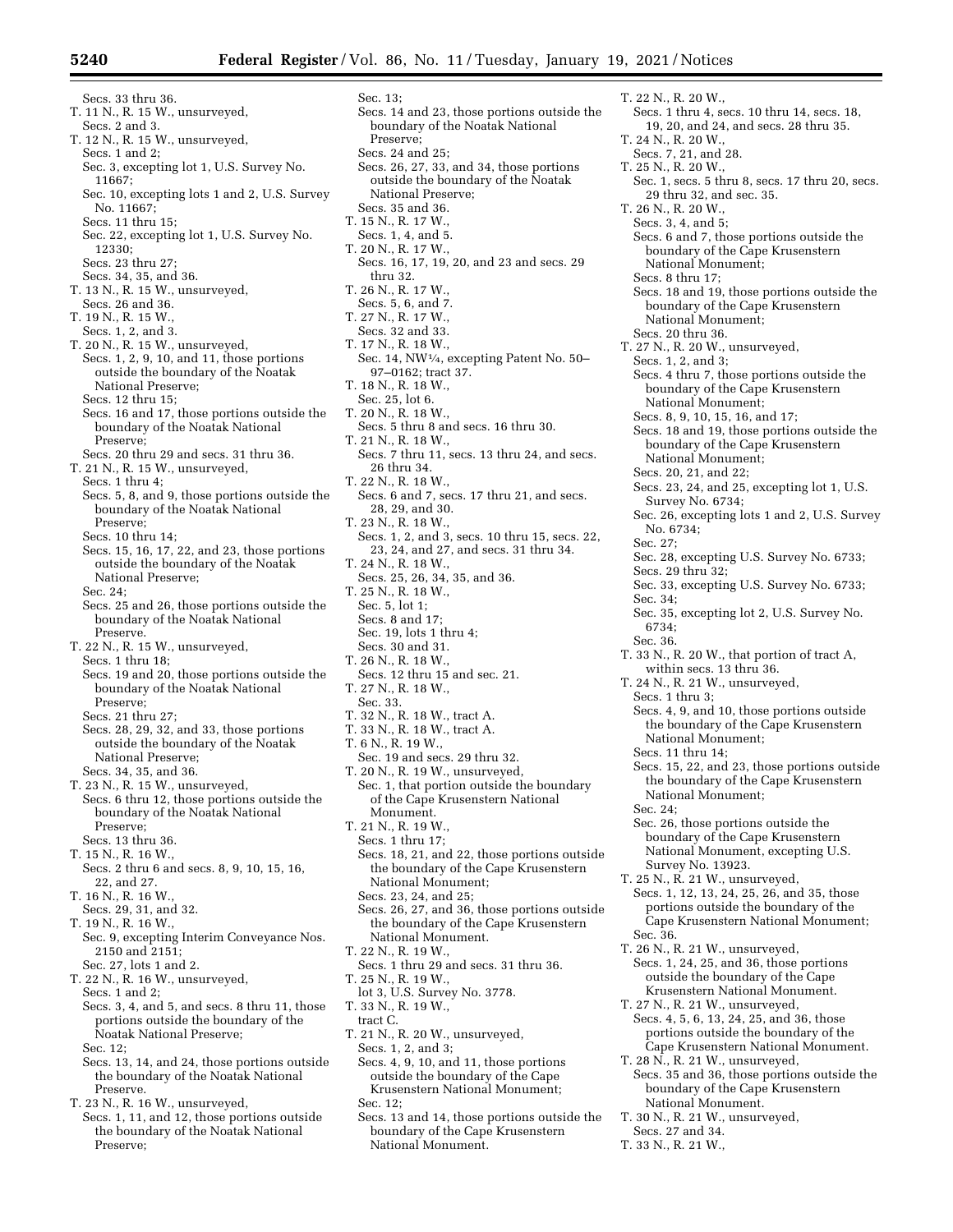that portion of tract A, within secs. 25 thru 36.

- T. 34 N., R. 21 W.,
- tracts A, B, D, and E.
- T. 30 N., R. 22 W., unsurveyed. T. 31 N., R. 22 W., unsurveyed,
- Secs. 19 thru 36.
- T. 33 N., R. 22 W., unsurveyed,
- Secs. 1 thru 12 and secs. 15 thru 19. T. 34 N., R. 22 W., unsurveyed,
- Sec. 13, secs. 24 thru 28, and secs. 33 thru 36.
- T. 30 N., R. 23 W., unsurveyed.
- T. 31 N., R. 23 W., unsurveyed,
- Secs. 4 thru 9 and secs. 16 thru 36. T. 32 N., R. 23 W., unsurveyed,
- Secs. 4 thru 9, secs. 16 thru 21, and secs. 28 thru 33.
- T. 33 N., R. 23 W., unsurveyed, Secs. 6 and 13, secs. 23 thru 28, and secs. 30 thru 36.

T. 34 N., R. 23 W., unsurveyed, Secs. 7 thru 24 and secs. 27 thru 33.

- T. 27 N., R. 24 W., Secs. 1 thru 10, secs. 16 thru 21, and secs. 30 and 31.
- T. 28 N., R. 24 W.,
- Secs. 1 thru 12 and secs. 25, 35, and 36. T. 29 N., R. 24 W.,
- Secs. 1, 2, 11, and 12, secs. 24 thru 27, and secs. 34, 35, and 36.
- T. 30 N., R. 24 W., unsurveyed, Sec. 1; Secs. 2 and 3, excepting U.S. Survey No.
	- 13179;
	- Secs. 4 thru 16;
- Secs. 17 and 18, excepting U.S. Survey No. 11923;
- Secs. 19 thru 36.
- T. 31 N., R. 24 W., unsurveyed.
- T. 32 N., R. 24 W., unsurveyed,
- Secs. 5 thru 8 and secs. 15 thru 36. T. 33 N., R. 24 W., unsurveyed,
- Secs. 1 thru 24 and secs. 26 thru 34.
- T. 34 N., R. 24 W., unsurveyed.
- T. 26 N., R. 25 W.,
- Secs. 1, 2, 3, 11, and 12. T. 27 N., R. 25 W.,
- Secs. 1 thru 5, secs. 8 thru 30, and secs. 32 thru 36.
- T. 28 N., R. 25 W. Secs. 1, 2, 11, 12, 14, 15, 16, 21, 22, and 23.
- T. 29 N., R. 25 W.,
- Secs. 1 thru 11, secs. 14 thru 22, and sec. 30.
- Tps. 30 thru 34 N., R. 25 W., unsurveyed.
- T. 29 N., R. 26 W., unsurveyed,
- Secs. 1 thru 4; Secs. 5 and 6, excepting U.S. Survey No. 6852;
- Secs. 7, 8, and 9;
- Sec. 10, excepting U.S. Survey No. 6819; Secs. 11 thru 36.
- T. 30 N., R. 26 W., unsurveyed,
- Secs. 1 thru 26;
- Sec. 27, excepting U.S. Survey No. 6827; Sec. 28, excepting U.S. Survey Nos. 6827 and 6830;
- Secs. 29 thru 32;
- Sec. 33, excepting U.S. Survey No. 6830; Secs. 34, 35, and 36.
- Tps. 31 thru 34 N., R. 26 W., unsurveyed.
- T. 1 N., R. 27 W., unsurveyed,
- Sec. 1, excepting M.S. No. 2545; Secs. 2 thru 36;
- M.S. No. 2545. T. 2 N., R. 27 W., unsurveyed, Sec. 5, that portion outside the boundary of the Bering Land Bridge National Preserve;
- Secs. 6, 7, and 8;
- Secs. 9, 10, 11, and 14, those portions outside the boundary of the Bering Land Bridge National Preserve; Secs. 15 thru 22;
- Secs. 23 and 24, those portions outside the boundary of the Bering Land Bridge National Preserve;
- Secs. 25 thru 36.
- T. 3 N., R. 27 W., unsurveyed, Secs. 7, 18, and 31, those portions outside the boundary of the Bering Land Bridge National Preserve.
- T. 4 N., R. 27 W., unsurveyed, Secs. 4, 5, and 6, those portions outside the boundary of the Bering Land Bridge National Preserve;
- Secs. 7, 8, and 9;
- Secs. 10 and 11, those portions outside the boundary of the Bering Land Bridge National Preserve;
- Secs. 14 thru 21;
- Secs. 22 and 23, those portions outside the boundary of the Bering Land Bridge National Preserve;
- Secs. 29, 30, and 31;
- Sec. 32, that portion outside the boundary of the Bering Land Bridge National Preserve.
- Tps. 30 thru 34 N., R. 27 W., unsurveyed.
- T. 29 N., R. 28 W., unsurveyed,
- Secs. 1 and 2;
- Secs. 3 and 11, those portions outside the boundary of the Alaska Maritime National Wildlife Refuge; Secs. 12 and 13.
- Tps. 31 thru 34 N., R. 28 W., unsurveyed.
- T. 30 N., R. 29 W., unsurveyed,
- Sec. 3, that portion outside the boundary of the Alaska Maritime National Wildlife Refuge; Sec. 11.
- T. 31 N., R. 29 W., unsurveyed,
- Secs. 1 thru 4;
- Secs. 5 and 8, those portions outside the boundary of the Alaska Maritime National Wildlife Refuge;
- Secs. 9 thru 14;
- Secs. 15, 16, 17, and 22, those portions outside the boundary of the Alaska Maritime National Wildlife Refuge; Secs. 23 thru 26;
- Secs. 27 and 34, those portions outside the boundary of the Alaska Maritime National Wildlife Refuge.
- T. 32 N., R. 29 W., unsurveyed, Secs. 1 thru 18;
- Secs. 19 and 20, those portions outside the boundary of the Alaska Maritime National Wildlife Refuge; Secs. 21 thru 27;
- Secs. 28, 29, and 32, those portions outside
- the boundary of the Alaska Maritime National Wildlife Refuge; Secs. 33 thru 36.
- T. 32 N., R. 30 W., unsurveyed, Secs. 1, 2, and 3;
- 
- Secs. 4 and 9, those portions outside the boundary of the Alaska Maritime National Wildlife Refuge; Secs. 10, 11, and 12;
- Secs. 13 thru 16 and secs. 23, 24, and 25, those portions outside the boundary of the Alaska Maritime National Wildlife Refuge.
- T. 34 N., R. 30 W., unsurveyed,
- Secs. 10 thru 15, secs. 22 thru 27, and secs. 34, 35, and 36.
- T. 8 N., R. 32 W.,
- Secs. 23 thru 26 and secs. 35 and 36.
- T. 9 N., R. 32 W.,
	- Secs. 2 thru 6 and secs. 8 thru 11. T. 8 N., R. 33 W.,
	- Sec. 31.
	- T. 10 N., R. 33 W.,
	- Secs. 1 and 2, secs. 11 thru 14, secs. 23 thru 26, and sec. 36.
- T. 11 N., R. 33 W.
- Secs. 25, 35, and 36.
- T. 8 N., R. 34 W.,
- Secs. 30 thru 36.
- T. 8 N., R. 35 W.,
	- Secs. 24, 25, and 36.

23, and secs. 27 thru 34.

T. 5 N., R. 38 W., unsurveyed,

Secs. 10 thru 15 and secs. 19 thru 36.

Sec. 6, excepting U.S. Survey No. 12266;

Secs. 1, 2, and 3, secs. 10 thru 15, and secs.

Secs. 13 thru 16, secs. 21 thru 28, and secs.

Secs. 4, 5, 6, 9, and 16, secs. 21 thru 24,

Secs. 1, 2, and 3, secs. 8 thru 16, and secs.

Sec. 27, excepting U.S. Survey No. 13902;

Sec. 29, excepting U.S. Survey No. 13183;

Secs. 25, 26, and 27 and secs. 33 thru 36.

Sec. 32, excepting U.S. Survey No. 13579;

Tps. 1 and 2 S., R. 4 W., unsurveyed. Tps. 1 thru 6 S., R. 5 W., unsurveyed. Tps. 1 thru 5 S., R. 6 W., unsurveyed. T. 6 S., R. 6 W., unsurveyed, Secs. 1 thru 31;

T. 1 N., R. 36 W.

T. 8 N., R. 37 W.,

T. 1 N., R. 38 W., tracts A and B.

Secs. 1 thru 5;

Secs. 7 thru 36. T. 1 N., R. 39 W., Secs. 1, 2, and 3. T. 5 N., R. 39 W., unsurveyed. T. 4 N., R. 40 W., unsurveyed,

19 thru 36. T. 2 N., R. 41 W., Secs. 5, 8, and 17. T. 3 N., R. 41 W.,

32 thru 36.

T. 3 N., R. 42 W., Secs. 1 thru 18.

21 thru 26;

Secs. 31 thru 36. T. 2 N., R. 43 W., Secs. 5, 6, and 7. T. 3 N., R. 43 W., Secs. 31 and 32. T. 2 N., R. 44 W., tract 37. T. 3 N., R. 44 W.,

T. 2 N., R. 45 W., tracts 37 and 38.

Secs. 33 thru 36.

Sec. 28;

T. 4 N., R. 41 W., unsurveyed, Secs. 19 thru 36. T. 2 N., R. 42 W.,

and secs. 26 and 27.

T. 4 N., R. 42 W., unsurveyed,

T. 8 N., R. 36 W., Secs. 2 and 3, secs. 7 thru 11, secs. 14 thru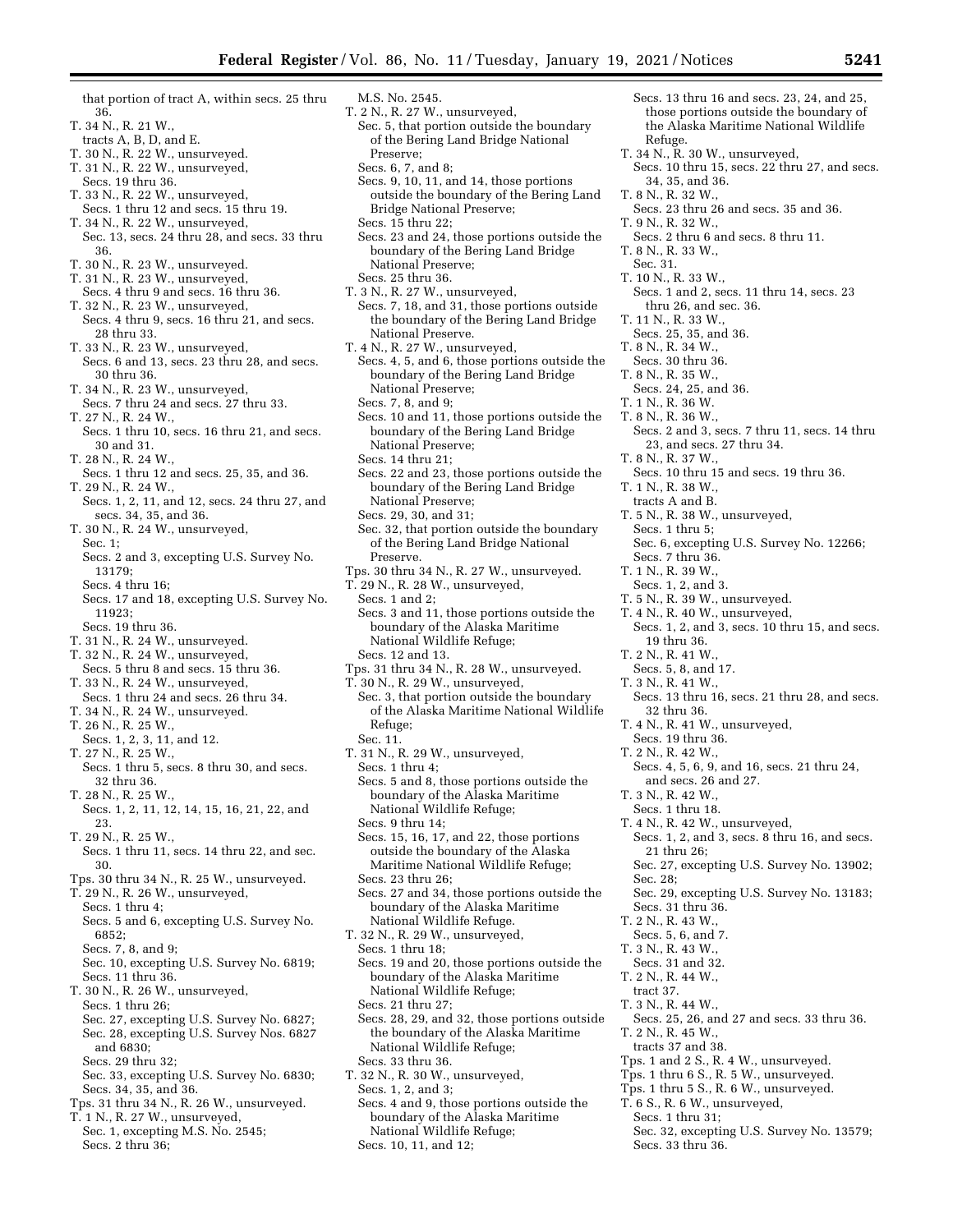Tps. 7 and 8 S., R. 6 W., unsurveyed. Tps. 1 thru 10 S., R. 7 W., unsurveyed. T. 11 S., R. 7 W., unsurveyed, Secs. 1 thru 28; Sec. 29, excepting U.S. Survey No. 13578; Secs. 30 thru 36. Tps. 1 thru 13 S., R. 8 W., unsurveyed. Tps. 1 thru 4 S., R. 9 W., unsurveyed. T. 5 S., R. 9 W., unsurveyed, Secs. 1 thru 30; Sec. 31, excepting lot 1, U.S. Survey No. 12420; Secs. 32 thru 36. T. 6 S., R. 9 W., unsurveyed, Secs. 1 thru 4; Secs. 5 and 6, excepting U.S. Survey No. 12420; Secs. 7 thru 36. Tps. 7, 8, and 9 S., R. 9 W., unsurveyed. T. 10 S., R. 9 W., unsurveyed, Secs. 1 thru 30 and secs. 32 thru 36. T. 11 S., R. 9 W., unsurveyed, Secs. 1 thru 5 and secs. 8 and 9; Sec. 10, excepting U.S. Survey No. 13575; Secs. 11 thru 36. Tps. 12, 13, and 14 S., R. 9 W., unsurveyed. Tps. 4, 5, and 6 S., R. 10 W., unsurveyed. T. 7 S., R. 10 W., Secs. 1 thru 29 and secs. 34, 35, and 36. T. 8 S., R. 10 W., unsurveyed, Sec. 1, excepting U.S. Survey No. 12432; Sec. 2 and secs. 6 thru 36. T. 9 S., R. 10 W., Sec. 36; tracts A thru T. T. 10 S., R. 10 W., Secs. 1, 12, 13, 24, and 25; tracts A thru U. T. 11 S., R. 10 W., unsurveyed, Secs. 3 thru 5; Sec. 6, excepting U.S. Survey No. 13564; Sec. 7, excepting M.S. Nos. 1245, 1894, 1895, 2331, and U.S. Survey No. 13564; Sec. 8, excepting M.S. Nos. 1245, 1894, and U.S. Survey No. 13564; Secs. 9 and 10 and secs. 13 thru 16; Secs. 17 and 18, excepting M.S. No. 1894; Secs. 19 thru 36. T. 12 S., R. 10 W., unsurveyed. T. 13 S., R. 10 W., unsurveyed, Secs. 1 thru 5; Secs. 6 and 7, excepting U.S. Survey No. 13903; Secs. 8 thru 36. Tps. 14 and 15 S., R. 10 W., unsurveyed. T. 3 S., R. 11 W. T. 4 S., R. 11 W., Secs. 1 thru 16, sec. 18, secs. 21 thru 28, and secs. 34, 35, and 36. T. 5 S., R. 11 W., Secs. 1 thru 4, secs. 9 thru 15, sec. 19, secs. 22 thru 27, secs. 30, 31, 34, 35, and 36. T. 6 S., R. 11 W., Secs. 1, 2, 6, and 7, secs. 11 thru 15, secs. 22 thru 28, and secs. 32 thru 36. T. 7 S., R. 11 W., Secs. 1 thru 22, secs. 24, 27, and 28. T. 8 S., R. 11 W., unsurveyed, Secs. 13, 14, 24, and 25. T. 10 S., R. 11 W., unsurveyed, Sec. 24, excepting lot 1, U.S. Survey No. 12250; Sec. 25;

- Sec. 34, excepting lot 1, U.S. Survey No. 12265;
- Secs. 35 and 36.

T. 11 S., R. 11 W., Sec. 12; Secs. 29 thru 36; M.S. No. 2331. T. 12 S., R. 11 W., unsurveyed. T. 13 S., R. 11 W., Secs. 19 thru 36. T. 14 S., R. 11 W., unsurveyed, Secs. 1 thru 28 and secs. 33 thru 36. T. 15 S., R. 11 W., Secs. 1 thru 5 and secs. 8 thru 36. T. 3 S., R. 12 W., Secs. 1, 2, 3, 6, and 7, secs. 10 thru 15, secs. 18 and 19, secs. 22 thru 27, secs. 30, 34, 35, and 36. T. 4 S., R. 12 W., Secs. 1, 2, and 3 and secs. 10 thru 13. T. 5 S., R. 12 W., Secs. 1 thru 5, secs. 8 thru 12, secs. 16, 17, 19, 20, 24, 25, and 26, and secs. 29 thru 36. T. 12 S., R. 12 W., Secs. 1 thru 4, secs. 9 thru 16, and secs. 23 and 24. T. 13 S., R. 12 W., Sec. 25; U.S. Survey No. 2046. T. 14 S., R. 12 W., Sec. 1. T. 1 S., R. 13 W., that portion of tract A, within sec. 24,  $S\frac{1}{2}$ ; that portion of tract A, within sec. 25,  $N^{1/2}$ ; U.S. Survey No. 13586. T. 3 S., R. 13 W. T. 4 S., R. 13 W., Secs. 5, 6, 7, 19, 27, and 28 and secs. 33 thru 36. T. 5 S., R. 13 W. Secs. 1 thru 12, secs. 14 thru 23, and secs. 28 thru 36. T. 6 S., R. 13 W., Secs. 1 thru 30. T. 7 S., R. 13 W., Secs. 2 thru 10, secs. 15 thru 20, and secs. 29, 30, and 31. T. 8 S., R. 13 W., Sec. 6. Tps. 3 and 4 S., R. 14 W., unsurveyed. T. 5 S., R. 14 W., Sec. 12; tracts A, B, and C. Tps. 6 and 7 S., R. 14 W. T. 8 S., R. 14 W., Secs. 1 thru 4, secs. 9 thru 12, secs. 14, 15, and 16, and secs. 21 thru 24. Tps. 3, 4, and 5 S., R. 15 W., unsurveyed. T. 6 S., R. 15 W., Secs. 1 and 2. Tps. 3, 4 and 5 S., R. 16 W., unsurveyed. T. 6 S., R. 16 W., tract A. T. 3 S., R. 17 W., unsurveyed, Secs. 1, 2, 6, and 7, secs. 11 thru 15, sec. 18, secs. 22 thru 28, and secs. 33 thru 36. T. 4 S., R. 17 W., unsurveyed, Secs. 1 thru 29 and secs. 32 thru 36. T. 5 S., R. 17 W., Secs. 1, 2, and 3, secs. 10 thru 15, and secs. 22 thru 36.

- T. 6 S., R. 17 W.,
- Sec. 35;
- tract A.
- T. 3 S., R. 18 W.,
- Secs. 1 thru 6 and secs. 10 thru 13; Sec. 25, S1⁄2, excepting U.S. Survey No. 13777;

Sec. 36, N<sup>1</sup>/<sub>2</sub>, excepting U.S. Survey No. 13777. T. 6 S., R. 18 W., unsurveyed, Secs. 1 thru 4, secs. 9 thru 16, secs. 21 thru 29, and secs. 32 thru 36. T. 7 S., R. 18 W., that portion of tract A, within secs. 1 thru 5, secs. 7 thru 11, secs. 15 thru 21, and secs. 29 thru 32. T. 8 S., R. 18 W., tract A. T. 2 S., R. 19 W., unsurveyed. T. 3 S., R. 19 W., unsurveyed, Secs. 1 thru 10 and sec. 18. T. 4 S., R. 19 W., unsurveyed, Secs. 4 thru 9, secs. 15 thru 21, and secs. 29 and 30. T. 7 S., R. 19 W., unsurveyed, Secs. 24, 25, 35, and 36. Tps. 8 and 9 S., R. 19 W., T. 2 S., R. 20 W., unsurveyed, Secs. 1, 2, and 3 and secs. 10 thru 15; Sec. 22, that portion outside the boundary of the Bering Land Bridge National Preserve; Sec. 23 thru 26; Secs. 27, 32, and 33, those portions outside the boundary of the Bering Land Bridge National Preserve; Secs. 34, 35, and 36. T. 3 S., R. 20 W., unsurveyed, Secs. 1 thru 4; Secs. 5 and 6, those portions outside the boundary of the Bering Land Bridge National Preserve; Secs. 7 thru 24 and secs. 26 thru 34. T. 4 S., R. 20 W., unsurveyed, Secs. 4 thru 8, secs. 13 and 14, and secs. 22 thru 29; Sec. 30, excepting U.S. Survey No. 13778; Secs 31 thru 34. T. 5 S. R. 20 W., unsurveyed, Secs. 5 thru 8, secs. 16 thru 20, and secs. 28 thru 34. T. 6 S., R. 20 W., unsurveyed, Secs. 5 thru 10, secs. 15 thru 22, and secs. 27 thru 33; Sec. 34, excepting U.S. Survey No. 9550. T. 7 S., R. 20 W., unsurveyed, Secs 3, 4, and 5; Sec. 6, excepting U.S. Survey No. 13781; Secs. 7 thru 10 and secs. 16 thru 19; Secs. 20 and 21, excepting U.S. Survey No. 13780; Sec. 26, W1⁄2; Sec. 27, E1⁄2; Secs. 28 thru 33. T. 8 S., R. 20 W., unsurveyed, Secs. 3 thru 10 and secs. 14 thru 17; Sec. 18, excepting U.S. Survey No. 13785; Secs. 19 thru 23 and secs. 25 thru 36. T. 9 S., R. 20 W., Secs. 1, 12, 13, and 24; tract A. T. 10 S., R. 20 W., that portion of tract A, within secs. 6, 7, 18, and 19, and secs. 29 thru 32. T. 11 S., R. 20 W., Secs. 4 thru 9, secs. 16 thru 21, and secs. 28 thru 33. T. 12 S., R. 20 W., Sec. 4;

- Sec. 5, excepting U.S. Survey No. 13782;
- Secs. 6 thru 9 and secs. 16, 17, and 18.
- T. 2 S., R. 21 W., unsurveyed,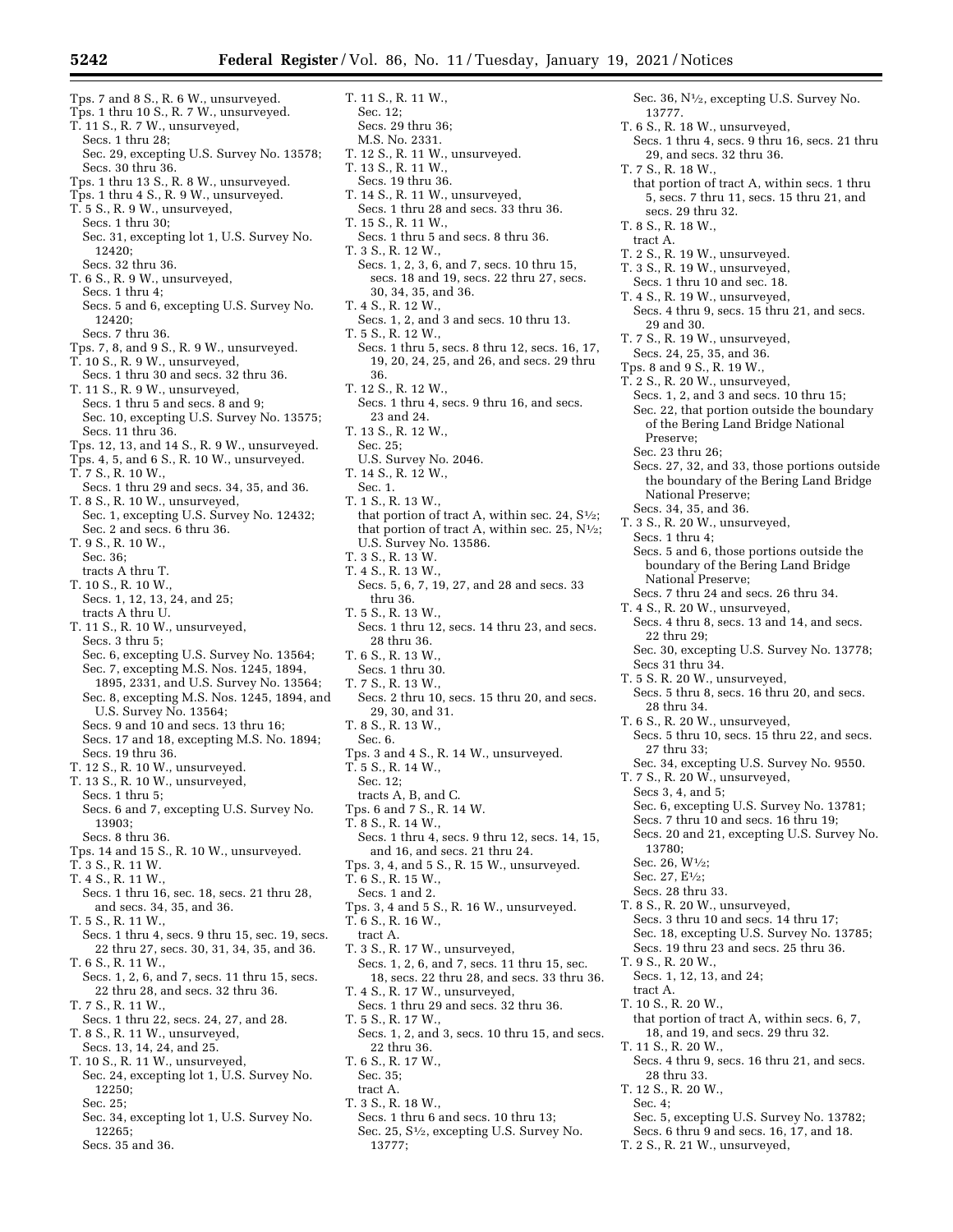Sec. 24, excepting lots 3 and 4, U.S. Survey

- Secs. 18, 19, 20, 27, 28, and 29, those portions outside of the Bering Land Bridge National Preserve; Secs. 30 thru 33;
- Secs. 34, 35, and 36, those portions outside the boundary of the Bering Land Bridge National Preserve.

T. 3 S., R. 21 W.,

- Sec. 1, unsurveyed, that portion outside the boundary of the Bering Land Bridge National Preserve;
- Secs. 2 thru 12, unsurveyed;
- Sec. 13, unsurveyed, excepting lots 1 and 2, U.S. Survey No. 10284;
- Sec. 14, unsurveyed, excepting lot 1, U.S. Survey No. 10284;
- Secs. 15 thru 22, unsurveyed;
- Sec. 24, unsurveyed, excepting tract 37, and lot 3, U.S. Survey No. 10284 and U.S. Survey No. 13775;
- Sec. 25, unsurveyed, secs. 27 thru 34, and sec. 36; tract 37.
- T. 4 S., R. 21 W., unsurveyed,
- Secs. 6, 22, 23, 25, 26, 27, 34, 35, and 36. T. 5 S., R. 21 W., unsurveyed,
- Secs. 1 thru 4, secs. 9 thru 16, secs. 21 thru 28, and secs. 33 thru 36.
- T. 6 S., R. 21 W., unsurveyed,
- Secs. 1 thru 4 and secs. 7 and 8; Sec. 9, excepting U.S. Survey No. 9715;
- Secs. 10 thru 15;
- Sec. 16, excepting U.S. Survey No. 9715; Secs. 17 thru 22;
- Secs. 23, 24, and 25, excepting U.S. Survey No. 9714;
- Secs. 26 thru 36.
- T. 7 S., R. 21 W., unsurveyed, Sec. 1, excepting U.S. Survey No. 13781; Secs. 2 thru 33;
- Secs. 34 and 35, excepting U.S. Survey No. 14002;
- Sec. 36.
- T. 8 S., R. 21 W., unsurveyed, Sec. 1;
- Secs. 2 and 3, excepting U.S. Survey No. 14002;
- Secs. 4 thru 30;
- Sec. 31, excepting U.S. Survey No. 10048; Secs. 32 thru 36.
- T. 9 S., R. 21 W.,
- tract A. T. 10 S., R. 21 W.,
- tract A., excepting U.S. Survey No. 13783. T. 11 S., R. 21 W.,
- Secs. 1, 2, and 3;
- Sec. 10, lot 1;
- Sec. 11;
- Secs 12 and 13, excepting U.S. Survey No. 13784.
- T. 1 S., R. 22 W., unsurveyed, Secs 32 and 33, those portions outside the boundary of the Bering Land Bridge National Preserve.
- T. 2 S., R. 22 W., unsurveyed,
- Secs. 3 thru 6, those portions outside the boundary of the Bering Land Bridge National Preserve;
- Secs. 7, 8 and 9; Secs. 10 thru 13, those portions outside the
- boundary of the Bering Land Bridge National Preserve; Secs. 14 thru 36.
- T. 3 S., R. 22 W., unsurveyed,
- Secs. 1 thru 30 and secs. 32 thru 36.
- T. 5 S., R. 22 W., unsurveyed,
- T. 6 S., R. 22 W., unsurveyed, Secs. 7 and 8; Sec. 9, excepting lot 1, U.S. Survey No. 9934; Sec. 10, excepting lots 2 and 3, U.S. Survey No. 9931, lots 1 and 2, U.S. Survey No. 9934, and lots 1 thru 3, U.S. Survey No. 9935; Secs. 11 thru 14; Sec. 15, excepting lots 1 and 2, U.S. Survey 9930, lots 1 thru 3, U.S. Survey No. 9931, lots 1 thru 3, U.S. Survey No. 9932, lots 1 and 2, U.S. Survey No. 9933, and lot
- 2, U.S. Survey No. 9934. Sec. 16, excepting lot 2, U.S. Survey No. 9930 and lot 2, U.S. Survey No. 9932; Secs. 17, 18, and 19;
- Sec. 20, excepting lot 1, U.S. Survey No. 14004;
- Sec. 21, excepting lots 1 thru 3, U.S. Survey No. 14004;
- Secs. 22 thru 27;

No. 9706.

- Sec. 28, excepting lots 1 and 2, U.S. Survey No. 14004;
- Sec. 29, excepting U.S. Survey No. 13996 and lot 1, U.S. Survey No. 14004; Secs. 30 thru 36.
- T. 7 S., R. 22 W.,
- tract B.
- T. 8 S., R. 22 W., tracts A thru E.
- T. 9 S., R. 22 W.,
- Secs. 4 and 9;
- tract B.
- T. 12 S., R. 22 W.,
- Secs. 6, 7, 18, 19, and 30.
- T. 1 S., R. 23 W., unsurveyed, Sec. 33, that portion outside the boundary of the Bering Land Bridge National Preserve.
- T. 2 S., R. 23 W., unsurveyed, Secs. 1 thru 6, those portions outside the boundary of the Bering Land Bridge National Preserve;
- Secs. 7, 8, and 9;
- Secs. 10 and 11, those portions outside the boundary of the Bering Land Bridge National Preserve; Secs. 12 thru 36.
- T. 3 S., R. 23 W., unsurveyed,
- Secs. 1 thru 33.
- T. 4 S., R. 23 W., unsurveyed, Secs. 5 and 6.
- T. 5 S., R. 23 W., unsurveyed, Secs. 31 thru 34.
- T. 6 S., R. 23 W.,
- that portion of tract A, within secs. 2 thru 17, and 19 thru 36.
- T. 7 S., R. 23 W., Sec. 1, excepting U.S. Survey No. 13861; Secs. 2 thru 10, sec. 13, secs. 16 thru 20,
- secs. 23 thru 26, and secs. 35 and 36.
- T. 8 S., R. 23 W.,
- Secs. 1 and 2, secs. 11 thru 14, and sec. 25. T. 11 S., R. 23 W.,
- Secs. 17 thru 20 and secs. 27, 28, and 29; Secs. 34 and 35.
- T. 1 S., R. 24 W., unsurveyed, Secs. 34 and 36, that portion outside the boundary of the Bering Land Bridge National Preserve.
- T. 2 S., R. 24 W., unsurveyed,
- Secs. 1, 2, 3, 9, and 10, those portions outside the boundary of the Bering Land Bridge National Preserve;
- Secs. 11 thru 15;
- Secs. 16, 17, 19, and 20, those portions outside the boundary of the Bering Land Bridge National Preserve;
- Secs. 21 thru 29;
	- Sec. 30, that portion outside the boundary of the Bering Land Bridge National Preserve;
- Secs. 31 thru 36.
- T. 3 S., R. 24 W., unsurveyed.
- T. 4 S., R. 24 W., unsurveyed, Secs. 1 thru 22 and secs. 27 thru 33. T. 5 S., R. 24 W.,
- Secs. 19, 20, 29, and 30, and secs. 33 thru 36, unsurveyed;
- tract A.
- T. 6 S., R. 24 W.,
	- Secs. 1 thru 6, sec. 12, secs. 21 thru 28, and secs. 33 thru 36.
- T. 7 S., R. 24 W.,
- Secs. 4, 9, 22, 23, and 24;
- tract U.
- T. 8 S., R. 24 W., tract D.
- 
- T. 10 S., R. 24 W., Secs. 4 thru 9, secs. 16 thru 21, and secs.
- 28 thru 33.
- T. 2 S., R. 25 W., unsurveyed,
- Secs. 19, 25, 30, 31, 32, 35, and 36, those portions outside the boundary of the Bering Land Bridge National Preserve.
- T. 3 S., R. 25 W. unsurveyed,
- Sec. 1;
	- Secs. 2, 3, and 5, those portions outside the boundary of the Bering Land Bridge National Preserve;
	- Secs. 6 and 7;

Preserve; Secs. 18 thru 36. T. 4 S., R. 25 W., unsurveyed.

T. 6 S., R. 25 W., Sec. 22;

and 33; tract B1. T. 9 S., R. 25 W., Sec. 1, lot 2;

T. 10 S., R. 25 W.,

Sec. 19,

National Preserve;

National Preserve. T. 2 S., R. 26 W., unsurveyed,

Secs. 29 thru 33;

Preserve; Secs. 3 thru 10;

Secs. 8, 9, and 10, those portions outside the boundary of the Bering Land Bridge National Preserve; Secs. 11 thru 16;

Sec. 17, that portion outside the boundary of the Bering Land Bridge National

tracts D, E, F, P thru U, X, and Y; that portion of tract Z, within secs. 16, 21,

Secs. 2 and 3 and secs. 7 thru 24.

Secs. 1 thru 4, secs. 10 thru 15, secs. 22 thru 26, and secs. 35 and 36. T. 1 S., R. 26 W., unsurveyed,

Secs. 7, 17 and 18, those portions outside the boundary of the Bering Land Bridge

Secs. 20, 21, 27, and 28, those portions outside the boundary of the Bering Land

Secs. 34 and 35, those portions outside the boundary of the Bering Land Bridge

Sec. 2, that portion outside the boundary of the Bering Land Bridge National

Bridge National Preserve;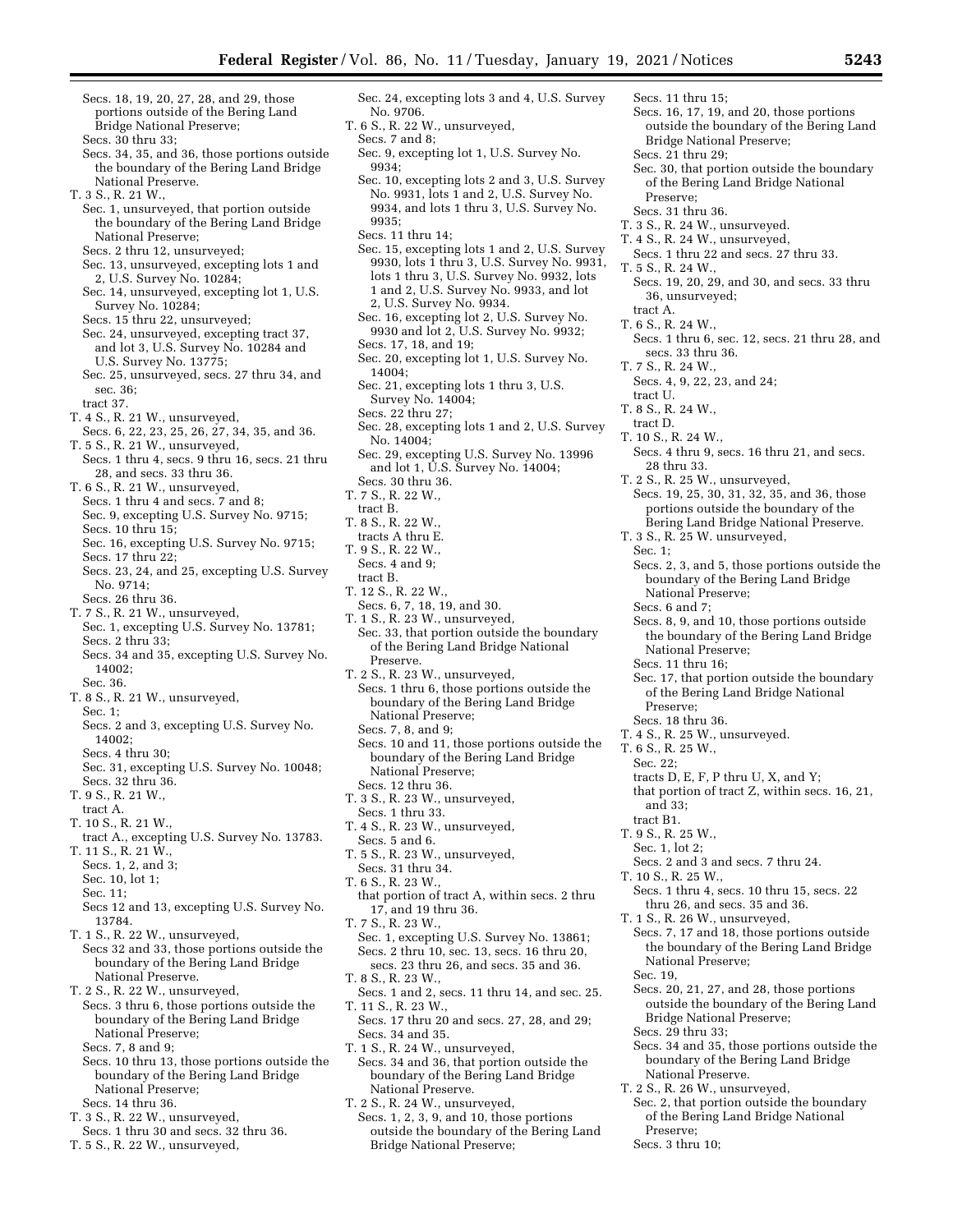- Secs. 11, 12, and 13, those portions outside the boundary of the Bering Land Bridge National Preserve; Secs. 14 thru 23;
- Sec. 24, those portions outside the boundary of the Bering Land Bridge National Preserve;
- Secs. 25 thru 36. T. 3 S., R. 26 W., unsurveyed.
- T. 4 S., R. 26 W., unsurveyed,
- Secs. 1 thru 5;
- Sec. 6, excepting U.S. Survey No. 13788; Secs. 7 thru 36.
- T. 5 S., R. 26 W., unsurveyed.
- T. 1 S., R. 27 W., unsurveyed, Secs. 1, 2 and 3, those portions outside the boundary of the Bering Land Bridge National Preserve;
	- Secs. 4 thru 11;
- Sec. 12, that portion outside the boundary of the Bering Land Bridge National Preserve;
- Secs. 13 thru 36.
- Tps. 2, 3, and 4 S., R. 27 W., unsurveyed.
- Tps. 1 thru 4 S., R. 28 W., unsurveyed.
- T. 2 S., R. 29 W.,
- Secs. 1, 2, and 3 and secs. 10 thru 14, unsurveyed;
- Sec. 15, unsurveyed, excepting U.S. Survey No. 11133;
- Sec. 21, unsurveyed, excepting M.S. 1144;
- Secs. 22 thru 26, unsurveyed;
- Sec. 27, unsurveyed, excepting M.S. 1144; Secs. 31 thru 34, unsurveyed;
- Secs. 35 and 36, unsurveyed, excepting U.S. Survey No. 14169;
- tracts F and G. T. 4 S., R. 29 W., unsurveyed,
- Secs. 1 thru 18, secs. 21 thru 28, and secs. 33 thru 36.

T. 4 S., R. 30 W.,

- that portion of tract E, within secs.7 thru 9, secs. 15 thru 22, and sec. 28; tracts F, G, and H;
- that portion of tract X, within sec. 28; tracts Y and Z;
- that portion of tract GG, within sec. 28. T. 5 S., R. 30 W.,
- tract A.
- T. 1 S., R. 31 W., unsurveyed, Secs. 1 thru 7; Sec. 8, excepting lot 1, U.S. Survey No.
- 11602;
- Secs. 9 thru 18;
- Sec. 19, excepting lot 2, U.S. Survey No. 11602;
- Secs. 20 thru 36.
- T. 2 S., R. 31 W., unsurveyed.
- T. 3 S., R. 31 W., tracts A, B, and C.
- T. 5 S., R. 31 W., Secs. 19 thru 36, unsurveyed; tract B, excepting U.S. Survey No. 13910; U.S. Survey No. 13910.
- T. 6 S., R, 31 W., unsurveyed,
- Secs. 5 and 6. T. 7 S., R. 31 W.,
- lot 23, U.S. Survey No. 4212; U.S. Survey No. 13719. T. 9 S., R. 31 W., unsurveyed,
- Sec. 6, excepting U.S. Survey No. 11462; Sec. 7 and secs. 17 thru 21.
- T. 10 S., R. 31 W.,
- Sec. 32.
- Tps. 1 and 2 S., R. 32 W., unsurveyed.
- T. 3 S., R. 32 W.,
- tract E. T. 4 S., R. 32 W., Sec. 19; Sec. 27, excepting U.S. Survey No. 13917; Sec. 28; Sec. 29, lot 2; that portion of tract JJ, within Sec. 35; tracts KK thru MM. T. 5 S., R. 32 W., unsurveyed. T. 6 S., R. 32 W., unsurveyed, Secs. 1 thru 21; Secs. 33, S1⁄2NE1⁄4, SE1⁄4NW1⁄4, E1⁄2SW1⁄4, and SE 1⁄4; Sec. 34,  $\rm W^{1/}_2\rm SW^{1/}_4.$ T. 1 S., R. 33 W., unsurveyed. T. 2 S., R. 33 W., unsurveyed, Secs. 1 thru 21; Sec. 22, excepting U.S. Survey No. 11603; Secs. 23 thru 36; lot 2, U.S. Survey No. 11603. T. 3 S., R. 33 W., tract V. T. 4 S., R. 33 W., tract R; that portion of tract DD, within secs. 27 and 32; tract EE. Tps. 5 and 6 S., R. 33 W., unsurveyed. T. 1 S., R. 34 W., unsurveyed, Secs. 1 thru 32, and secs. 34, 35, and 36. T. 2 S., R. 34 W., unsurveyed, Secs. 1, 2, 3, 5, and 6, secs. 10 thru 16, secs. 20 thru 29, and secs. 31 thru 36. T. 3 S., R. 34 W., unsurveyed, Secs. 1 thru 6, secs. 8 thru 14; Sec. 15, excepting U.S. Survey Nos. 11194 and 11604; Secs. 16, 23, 24 and 26. T. 6 S., R. 34 W., unsurveyed, Secs. 3 thru 10, secs. 15 thru 22, and secs. 27 thru 34. T. 7 S., R. 34 W., unsurveyed, Secs. 3 thru 10, secs. 15 thru 20, and sec. 30. T. 1 S., R. 35 W., unsurveyed, Secs. 1 and 2, excepting U.S. Survey No. 11198; Secs. 3 thru 29, and secs. 32 thru 36. T. 2 S., R. 35 W., unsurveyed, Secs. 1 thru 5, secs. 8 thru 17, secs. 20, 21, 22, 28, 29, 31, 32, and 33. T. 3 S., R. 35 W.,
- Secs. 3 thru 10; Sec. 11, excepting lot 2, U.S. Survey No. 14175;
- Secs. 13 thru 30;
- Sec. 33, excepting U.S. Survey Nos. 14113 and 14174; Sec. 34;
- Sec. 35;
- Sec. 36.
- T. 5 S., R. 35 W., unsurveyed, Sec. 7, secs. 16 thru 23, and secs. 29, 30, and 31.
- T. 6 S., R. 35 W., unsurveyed, Sec. 1 and secs. 10 thru 36.
- T. 7 S., R. 35 W., unsurveyed, Secs. 1 thru 10, secs. 12 and 13, secs. 15 thru 22, secs. 24 and 25, and secs. 27 thru 33.
- T. 1 S., R. 36 W., unsurveyed,
- Secs. 1, 6, 12, and 13.
- T. 2 S., R. 36 W.,
	- Sec. 10;
	- Sec. 15, lot 1;
	- that portion of tract A, within secs. 7, 8, 11, and 12;
- T. 3 S., R. 36 W., Sec. 13. T. 4 S., R. 36 W., tracts C and E. T. 5 S., R. 36 W., unsurveyed, Secs. 2, 3, 4, and 6, secs. 9 thru 17, secs. 20 thru 28, and secs. 34, 35, and 36. T. 6 S., R. 36 W., unsurveyed, Sec. 3 and secs. 23 thru 36. T. 7 S., R. 36 W., unsurveyed. T. 8 S., R. 36 W., unsurveyed, Secs. 6, 7, and 8. T. 9 S., R. 36 W., Secs. 19 and 20 and secs. 29 thru 32. T. 10 S., R. 36 W., unsurveyed, Secs. 5 and 6. T. 1 S., R. 37 W., unsurveyed, Secs. 1 thru 19 and secs. 21, 22, 23, and 30. T. 5 S., R. 37 W., Sec. 1; Sec. 2, lot 1. T. 6 S., R. 37 W., that portion of tract A, within secs. 25, 26, 27, 34, 35, and 36. T. 7 S., R. 37 W., tracts B thru G; that portion of tract H within secs. 1, 2, 3, secs. 10 thru 15, secs. 22 thru 28, and secs. 33 thru 36. T. 1 S., R. 38 W., Sec. 29; tract A. T. 4 S., R. 38 W., Sec. 31; that portion of tract A, within secs. 1 and 2, 11 thru 14, 21 thru 24, 27, 28, 33, and 34. T. 5 S., R. 38 W., that portion of tract B, within secs. 19 and 20; that portion of tract D, within secs. 31, 32, and 33. T. 6 S., R. 38 W., Secs. 4 thru 10, secs. 15 thru 18, and secs. 20, 21, 22, and 29. T. 4 S., R. 39 W., Secs. 35 and 36. T. 5 S., R. 39 W., that portion of tract D, within secs. 4, 5, 8, and 17; that portion of tract E, within secs. 1, 2, and 3, secs. 9 thru 16, and secs. 20 thru 36. T. 6 S., R. 39 W., Secs. 1 thru 5; Sec. 9, lot 1; Secs. 10, 11 and 12. **Umiat Meridian, Alaska**  T. 4 S., R. 42 W., Secs. 18, 19, 30, and 31. T. 3 S., R. 43 W., Secs. 13 thru 36. T. 4 S., R. 43 W., Secs. 7 thru 36. T. 6 S., R. 43 W., Sec. 7 and secs. 13 thru 31. T. 9 S., R. 43 W., Sec. 1, that portion outside the boundary of the National Petroleum Reserve, Alaska; Secs. 4 thru 11; Secs. 12 and 13, those portions outside the

tracts B and D.

boundary of the National Petroleum Reserve, Alaska;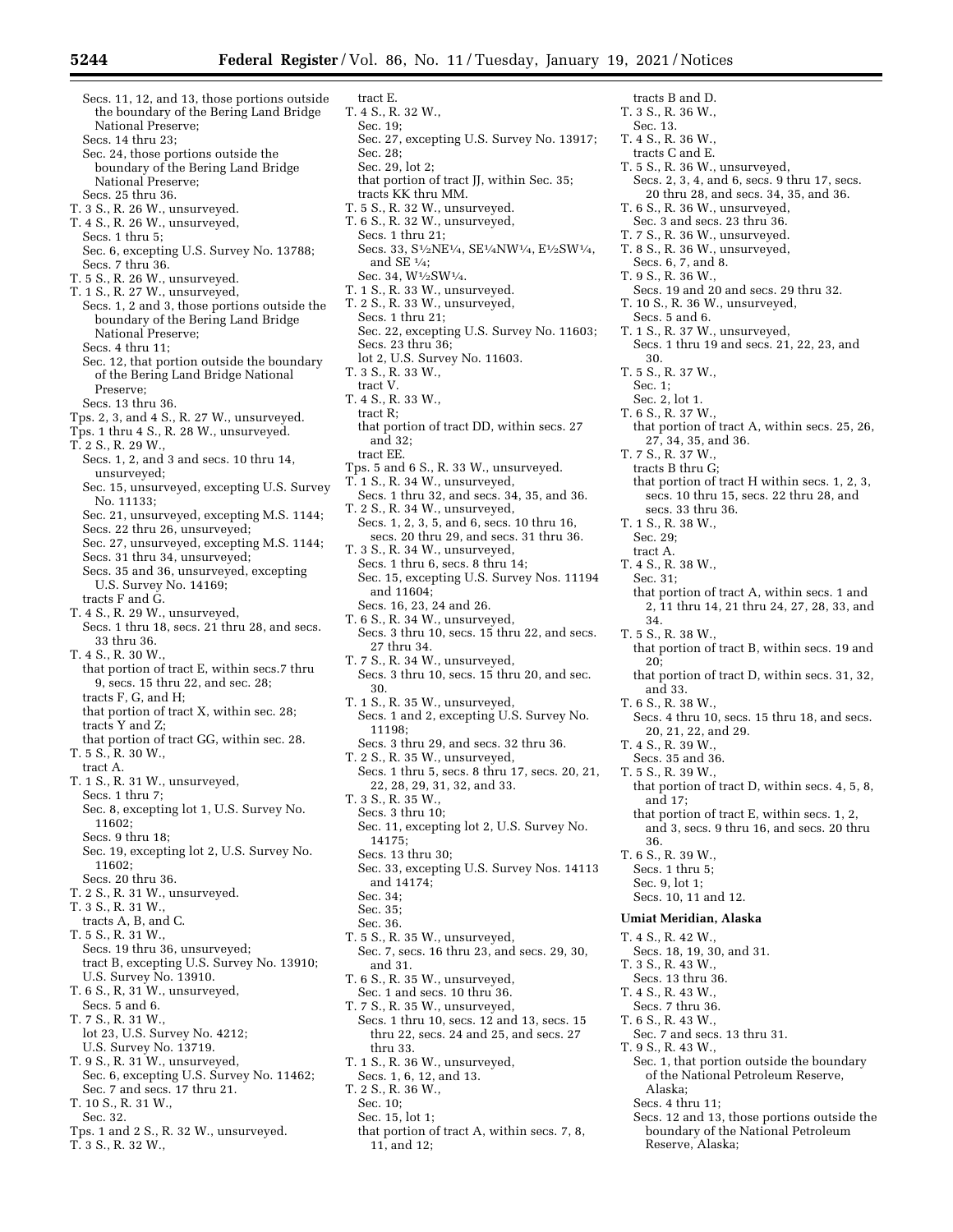T. 9 S., R. 61 W.,

Refuge; Sec. 36.

by this Order.

Sec. 36, unsurveyed, that portion outside the boundary of the Alaska Maritime

Secs. 1 and 2, those portions outside the boundary of the Alaska Maritime National Wildlife Refuge; Secs. 11 thru 14 and secs. 23 thru 26; Sec. 35, that portion outside the boundary of the Alaska Maritime National Wildlife

2. PLO No. 5418, effective March 1974, amends PLO No. 5180 to add all unreserved public lands in Alaska, or those lands that may become unreserved unless specified by order at that time. Upon revocation, the lands in this order will not be subject to the terms and conditions of PLO No. 5418, which amended PLO No. 5180, but will continue to be subject to the terms and conditions of any other withdrawal, application, segregation of record, and other applicable law. In 1983, PLO No. 6477 modified the segregation of PLO Nos. 5170, 5179, 5180, and 5184. In 1984, PLO No. 6559 further modified the segregation of PLO No. 5180. PLO Nos. 6477 and 6559 will be superseded

3. At 8 a.m. AKST on February 18, 2021, the lands described in Paragraph

appropriation under the general public land laws, including location and entry under the mining laws, leasing under the Mineral Leasing Act of February 25, 1920, as amended, subject to valid existing rights, the provisions of existing withdrawals, other segregations of record, and the requirements of applicable law. All valid applications received at or prior to 8 a.m. AKST on February 18, 2021, shall be considered as simultaneously filed at that time. Those received thereafter shall be considered in the order of filing. Appropriation of any of the lands referenced in this PLO under the general mining laws prior to the date and time of revocation remain unauthorized. Any such attempted appropriation, including attempted adverse possession under 30 U.S.C. 38, shall vest no rights against the United States. State law governs acts required to establish a location and to initiate a right of possession where not in conflict with Federal law. The BLM will not intervene in disputes between rival locators over possessory rights since Congress has provided for such determinations in local courts.

1 shall be open to all forms of

National Wildlife Refuge. T. 10 S., R. 61 W., unsurveyed,

T. 11 S., R. 61 W., unsurveyed, Secs. 1 and 2 and secs. 11 thru 14. The areas described aggregate approximately 9,727,730.01 acres.

Secs. 14 thru 23;

- Secs. 24 and 25, those portions outside the boundary of the National Petroleum Reserve, Alaska;
- Secs. 26 thru 35;
- Sec. 36, that portion outside the boundary of the National Petroleum Reserve, Alaska.
- T. 10 S., R. 43 W.,
- Sec. 1, that portion outside the boundary of the National Petroleum Reserve, Alaska;
- Secs. 2, 3, 10, and 11;
- Secs. 12 and 13, those portions outside the boundary of the National Petroleum Reserve, Alaska;
- Secs. 14 thru 17 and secs. 19 thru 23;
- Secs. 24 and 25, those portions outside the boundary of the National Petroleum Reserve, Alaska; Secs. 26 thru 35;
- Sec. 36, that portion outside the boundary of the National Petroleum Reserve,
- Alaska. T. 11 S., R. 43 W.,
- Sec. 1, lots 1 and 2;
- Sec. 2, that portion outside the boundary of the Noatak National Preserve; Secs. 3 thru 6;
- Sec. 7, that portion outside the boundary of the Noatak National Preserve;
- Secs. 8 thru 11;
- Secs. 12 and 13, those portions outside the boundary of the Noatak National Preserve;
- Secs. 14, 15, and 16;
- Secs. 17 and 18, secs. 20 thru 24, and sec. 27, those portions outside the boundary of the Noatak National Preserve; Sec. 28, lots 1 and 2.
- T. 2 S., R. 44 W.,
- Secs. 31 thru 36.
- T. 3 S., R. 44 W.,
- Secs. 9 thru 14 and secs. 23 and 24.
- T. 4 S., R. 44 W.,
- Secs. 19 thru 36.
- T. 5 S., R. 44 W.,
- Secs. 1 thru 6.
- T. 6 S., R. 44 W.
- T. 9 S., R. 44 W.,
- Secs. 19 thru 36.
- T. 10 S., R. 44 W., Secs. 2 thru 10, secs. 24 and 25, and secs.
- 31 thru 36.
- T. 11 S., R. 44 W., Secs. 1 thru 6;
- Secs. 7 thru 14 and secs. 17 and 18, those portions outside the boundary of the Noatak National Preserve.
- T. 6 S., R. 45 W.,
- Secs. 1 thru 4 and secs. 7 thru 36.
- T. 9 S., R. 45 W.,
- Secs. 19 thru 36.
- T. 10 S., R. 45 W.,
- Secs. 1 thru 24, secs. 29 thru 32, and secs. 35 and 36.
- T. 11 S., R. 45 W., Secs. 1 thru 12;
- Sec. 13, that portion outside the boundary of the Noatak National Preserve; Secs. 14 thru 22;
- Secs. 23, 24, 26, 27, and 28, those portions outside the boundary of the Noatak National Preserve;
- Secs. 29 thru 32;
- Sec. 33, that portion outside the boundary of the Noatak National Preserve.
- T. 12 S., R. 45 W.,
- Secs. 4 and 5, those portions outside the boundary of the Noatak National Preserve;
	- Sec. 6:
- Secs. 7, 8, 16, 17, and 18, those portions outside the boundary of the Noatak National Preserve.
- T. 6 S., R. 46 W.,
- Secs. 12 thru 15.
- T. 9 S., R. 46 W.,
- Secs. 19 thru 36.
- T. 10 S., R. 46 W.
- T. 11 S., R. 46 W., Secs. 1 thru 12, secs. 15 thru 20, and secs.
- 35 and 36.
- T. 12 S., R. 46 W.,
- Secs. 1, 2, and 3; Secs. 12, 13, 14, 22, and 23, those portions outside the boundary of the Noatak National Preserve.
- T. 10 S., R. 47 W.,
- Secs. 19 thru 36.
- T. 11 S., R. 47 W.
- T. 12 S., R. 47 W.,
- Secs. 3 thru 10 and secs. 13 thru 18. T. 9 S., R. 48 W.,
- Secs. 13 thru 36.
- T. 10 S., R. 48 W.,
- Secs. 3 thru 10, secs. 15 thru 30, and secs. 32 thru 36.
- T. 11 S., R. 48 W.,
- Secs. 1, 2, and 3, secs. 10 thru 15, secs. 18 and 19, secs. 23 thru 26, and secs. 29 thru 32; Secs. 35 and 36.
- T. 12 S., R. 48 W.,
- Secs. 1, 5, 6, 12, and 13.
- T. 9 S., R. 49 W.,
- Secs. 13 and 14, secs. 23 thru 26, secs. 29 thru 32, and secs. 35 and 36.
- T. 10 S., R. 49 W.,
- Secs. 1 and 2, secs. 5 thru 8, secs. 11 thru 14, secs. 17 thru 20, secs. 24 and 25, and secs. 28 thru 32.
- T. 11 S., R. 49 W.,
- Secs. 5 thru 8, secs. 17, 18, and 19, and secs. 35 and 36.
- T. 12 S., R. 49 W.,
- Sec. 1.
- T. 7 S., R. 50 W.
- T. 9 S., R. 50 W.,
- Secs. 25, 26, and 27 and secs. 31 thru 36. T. 10 S., R. 50 W.
- T. 11 S., R. 50 W.,
- Secs. 1 thru 24 and secs. 26 thru 33.
- T. 12 S., R. 50 W.,
- Sec. 6 and secs. 25 thru 27.
- Tps. 10 and 11 S., R. 51 W.
- T. 12 S., R. 51 W.,
- Secs. 1 thru 6, secs. 9 thru 12, and secs. 14, 15, 29, and 30.
- Tps. 10 thru 12 S., Rs. 52 thru 55 W.
- Tps. 11 and 12 S., R. 56 W.
- T. 10 S., R. 57 W.,
- Secs. 4 thru 9, secs. 16 thru 21, and secs. 28 thru 33.
- T. 7 S., R. 58 W., unsurveyed,
- Secs. 16 thru 21 and secs. 28 thru 33. T. 8 S., R. 58 W., unsurveyed,
- Secs. 4 thru 9 and secs. 16 thru 36. Tps. 9 and 10 S., R. 58 W., unsurveyed.
- T. 11 S., R. 58 W.,
- Sec. 25 and secs. 33 thru 36.
- T. 12 S., R. 58 W., tract A.